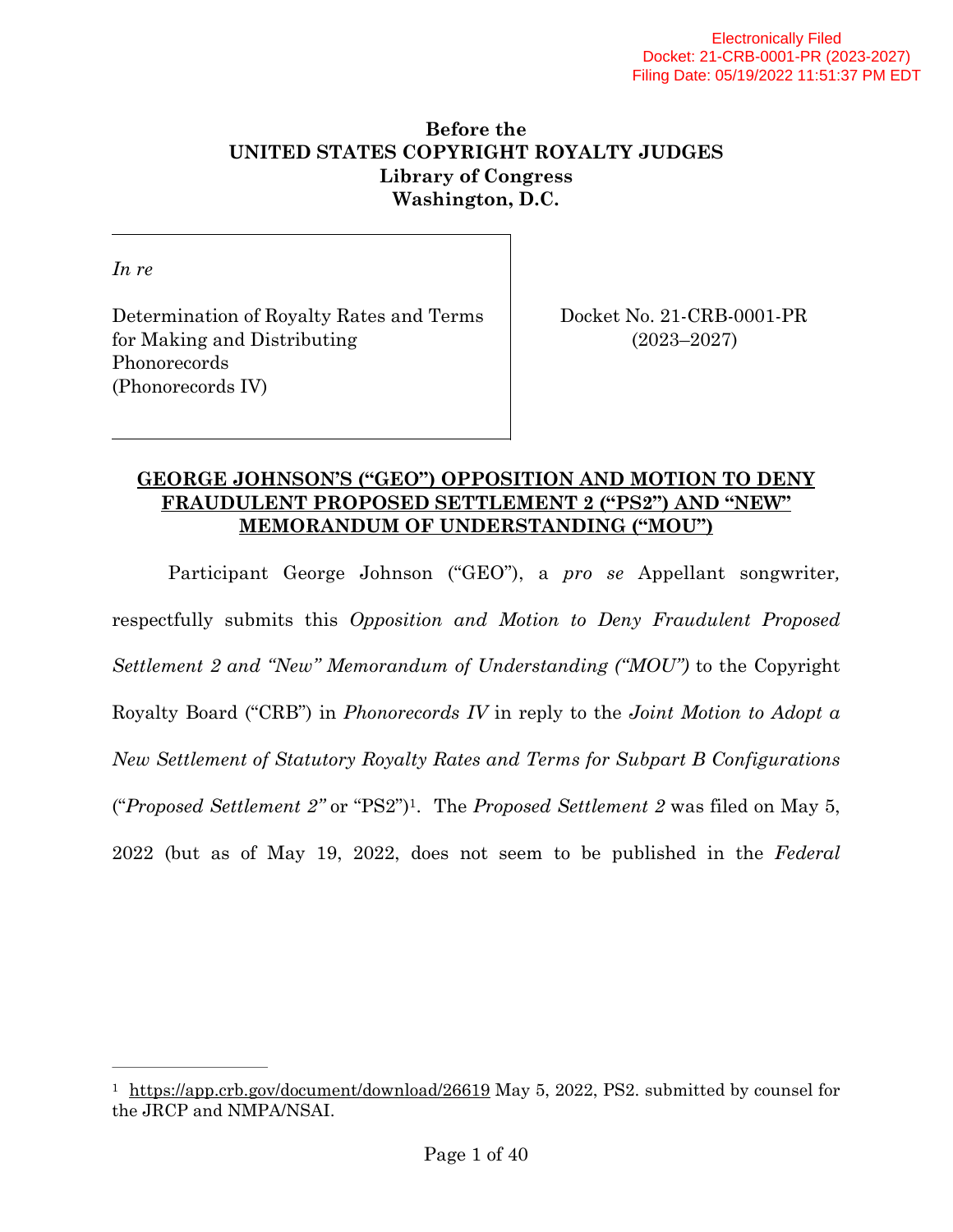<span id="page-1-6"></span><span id="page-1-5"></span>*Register*<sup>[2](#page-1-0)</sup>) by the self-styled "Joint Record Company Participants" ("JRCP")<sup>3</sup> which includes Sony Music Entertainment ("SME"), UMG Recordings, Inc. ("UMG"), and Warner Music Group Corp. ("WMG") in conjunction with *their* lobbyists at the Recording Industry Association of America, Inc. ("RIAA") *and* the "Copyright Owners<sup>"4</sup>[,](#page-1-3) now newly renamed "Publisher Songwriter Participants"<sup>5</sup>, the National Music Publishers' Association, Inc. ("NMPA") and Nashville Songwriters Association International ("NSAI") — all of the above named "The Participants".

<span id="page-1-8"></span><span id="page-1-7"></span>GEO is Opposed to this *Proposed Settlement 2* for the following good reasons and respectfully requests Your Honors also DENY this *Proposed Settlement 2* for good cause and on the exact same grounds Your Honors denied the *Proposed Settlement 1* ('PS1'')<sup>[6](#page-1-4)</sup>, except for the "static" rate issue.

<span id="page-1-9"></span><span id="page-1-0"></span><sup>&</sup>lt;sup>2</sup> <https://www.federalregister.gov/index/2022/copyright-royalty-board>No new PS[2](#page-1-5) settlement published as of May 19, 2022.

<span id="page-1-1"></span><sup>&</sup>lt;sup>[3](#page-1-6)</sup> Also known as "Record Company Participants" ("RCP") or as GEO previously named the 3 Foreign Headquartered Major Record Labels ("3FHMRL"). WMG is headquartered in the United States, but still foreign owned. SME is owned by Sony Corp. in Japan, and UMG is owned by Vivendi in France. GEO will correct Headquartered to Owned one day.

<span id="page-1-2"></span><sup>&</sup>lt;sup>[4](#page-1-7)</sup> Furthermore, as the Your Honors accurately point out in your Novel Question of Law ("NQL") letter to the Register, "Whether either NMPA or NSAI actually owns or holds a copyright under 17 U.S.C. § 106, and whether that is a relevant issue, are questions that no party has presented directly to the Judges." GEO does think this is a very relevant issue and presents the question here if allowed. If not proper to present here, I can file a motion.

<span id="page-1-3"></span><sup>&</sup>lt;sup>[5](#page-1-8)</sup> As another "end run" or sleight of hand in plain sight, the "Publisher Songwriter" Participants" are neither songwriters nor publishers, then *intentionally* leave out the *actual*  3 Major Publishers as official participants, instead inserting *only themselves*, as publishing lobbyists NMPA and NSAI, as the official "participants" and as willing sellers on the official Licensor side of the equation, which is *not factually true* and completely disingenuous.

<span id="page-1-4"></span> $6 \text{ https://www.govinfo.gov/content/bkg/FR-2022-03-30/pdf/2022-06691.pdf}$  $6 \text{ https://www.govinfo.gov/content/bkg/FR-2022-03-30/pdf/2022-06691.pdf}$  March 30, 2022, *Federal Register*, Withdrawal of Proposed Rule by CRB.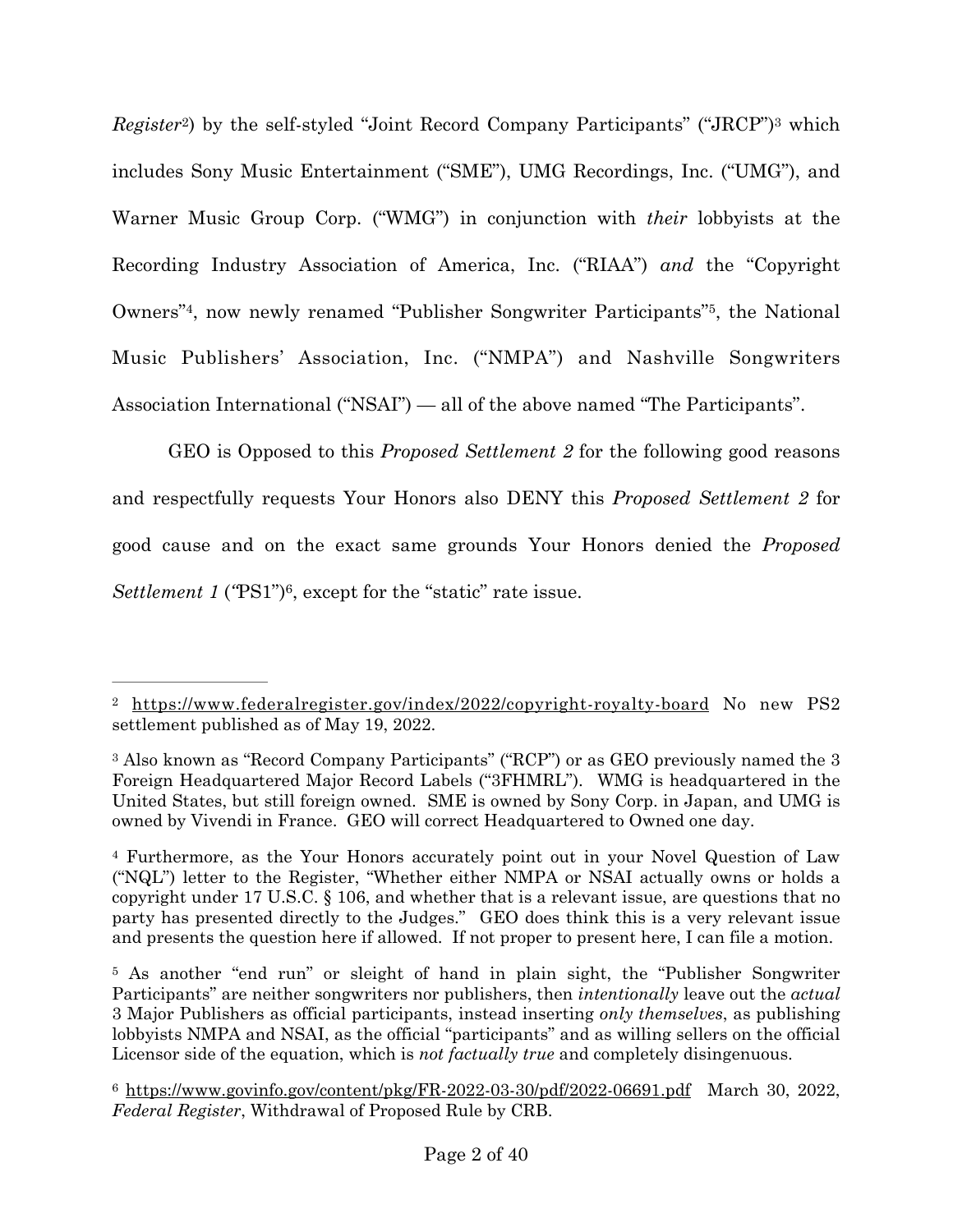## <span id="page-2-1"></span>**INTRODUCTION**

As in almost every Subpart B filing by The Participants in this proceeding, they simply want Your Honors to once again *save them from themselves* by now disingenuously claiming that this new PS2 and "new" MOU are suddenly "reasonable" and *different*, while we all know there has been absolutely *no change whatsoever in the MOU or any of the other "totality of the record" self-dealing conflicts* that Your Honors *declined* in PS1.

Furthermore, just like their 1.) previous MOU, 2.) this "new" MOU, 3.) the declined *Proposed Settlement 1*, 4.) this *Proposed Settlement 2*, as well as related open filings like, 5.) the April 5, 2022 *Emergency Motion*<sup>[7](#page-2-0)</sup>, 6.) and May 5, 2022 *Withdrawal Motion* by The Participants and their counsel, *are all obvious "end runs" around the statutory license and/or Your Honors' rulings.* 

In addition, 4 of the 6 above mentioned motions and filings *are still open*, and then add The Participants' requested Referral of Novel Material Question of Substantive Law ("NQL"), which makes 5 *open filings*, and while their PS1 was declined, the underlying law and conflicts are still at issue.

Moreover, The Participants' requested NQL, which Your Honors referred to the Register on April 28, 2022, was just another "end run" attempt around the statutory license and March 30, 2022 ruling.

<span id="page-2-0"></span><https://app.crb.gov/document/download/26431>April 5, 2022, JRCP's *Emergency Motion* [7](#page-2-1) submitted by attorney Ms. Susan Chertkof, lead counsel for RIAA.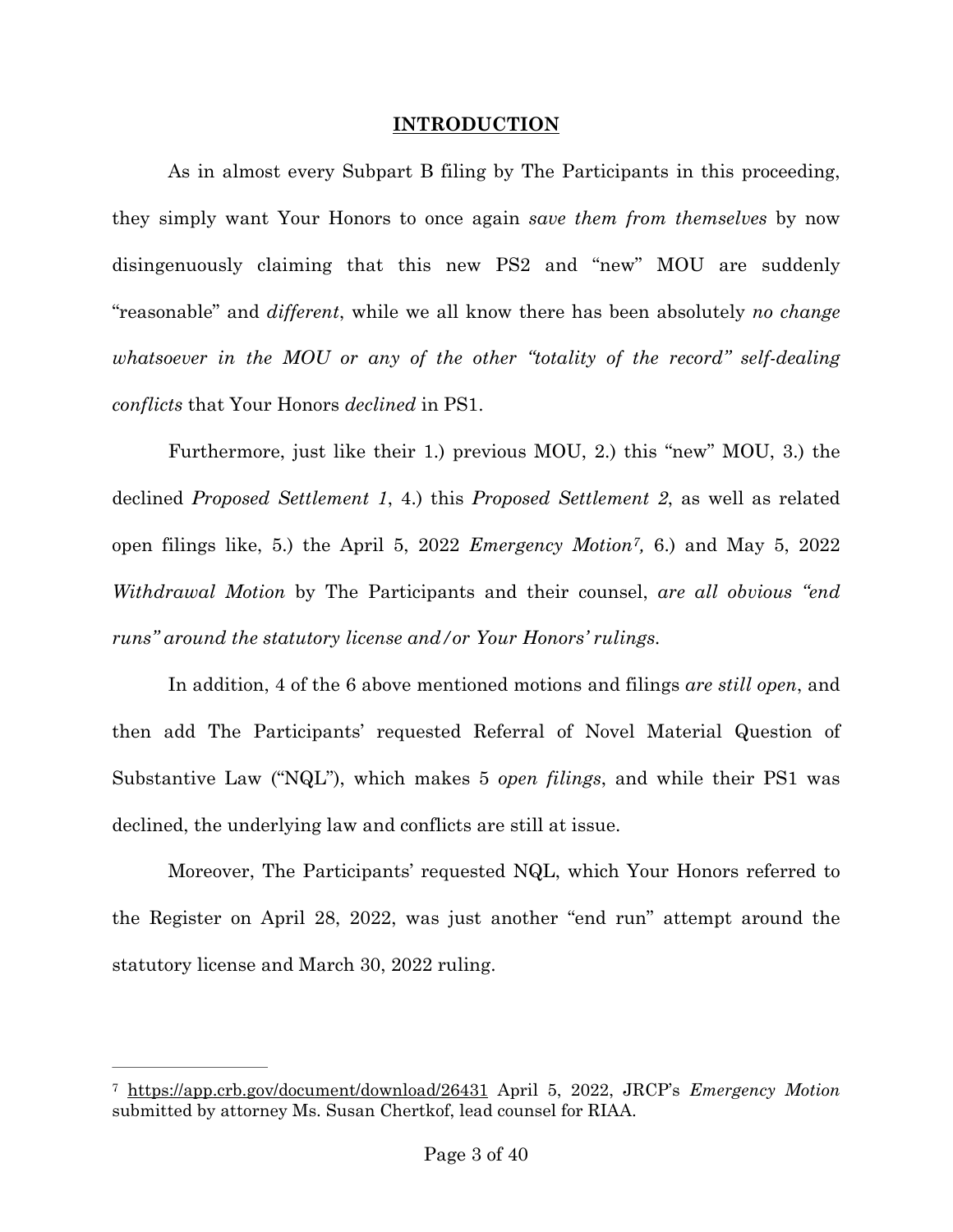Your Honors' "end run" observations in your NQL letter are right on point stating, "It might be argued that the settling parties were attempting an end-run at modification of regulatory interest terms outside the statutory rate setting procedures. This is a legal question not as yet presented directly in this proceeding and not a part of the referred question."

For the above (and below) mentioned reasons, this is also why I (GEO) did not think it was *appropriate to accept* any new "offers" from The Participants since it would not only be premature, but only *prudent to wait and see* what Your Honors and the Register rule for PS1 — which contain the *exact same unreasonable and self-dealing conflicts of interest* issues in their "new" PS2.

I also didn't accept this new PS2 because I am concerned *about my own personal liability as an individual in this proceeding,* being continually tricked by these disingenuous lobbyists and their slippery attorneys into signing a "Settlement" that has so many antitrust, vertical integration, self-dealing, competition, willing buyer-willing seller issues *with* warning flags, smoke, possible fire, and other serious legal problems, *only a fool would sign such a document.*

I even asked The Participants for a 2 sentence clause that protects me from any future liability against The Participants not addressing or correcting any of their above mentioned antitrust and self-dealing conflicts of interest, *et al*. Of course, RIAA and NMPA counsel told me they would address these issues, but as usual, *lied to me, refused to negotiate, and did whatever they wanted*. All the while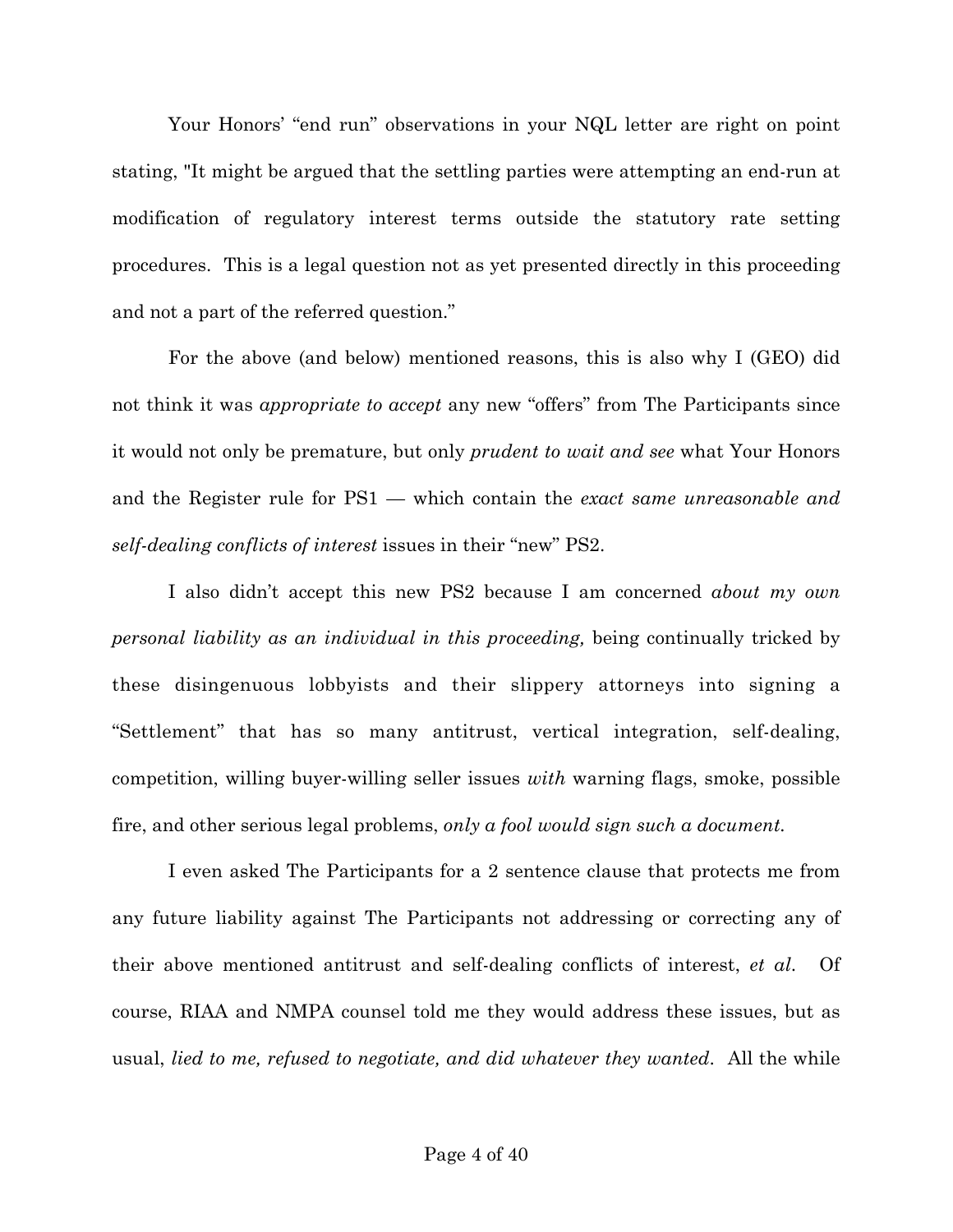telling me "how much they respect my passion", which is very weird, and how "the door is always open".

I guess the labels still have no respect for the me as a person, nor the dollars I am asking for, yet they still send out press releases to Billboard claiming to "stand" with songwriters, while filing motions to keep their own songwriters static at 9.1 cents to keep their record label costs down. So, we are back to their inability to match fine works with actually caring about individuals that write their songs.

Again, I am attempting to deal with labels, lawyers, and lobbyists who *do not negotiate, refuse to negotiate ever,* and *all RIAA and NMPA lawyers do to me* is delay, deny, play dumb, deceive and deflect…while making a ton of money off of price-fixing the *private property* of all American songwriters, *their competitors,* at 9.1 cents and \$.00012 cents, with no consequence, accountability, or end in sight.

The *world's number one independent publisher* Bertelsmann Music Publishing ("BMG") recently issued a press statement which states that the Labels could "show some humility", and how Your Honors' ruling is a "wake up call for all those in the industry *who fail to match fine words* about the value of music with a concern for the people who create it" $\frac{8}{3}$  $\frac{8}{3}$  $\frac{8}{3}$ , and I could not agree more. It's a problem.

<span id="page-4-1"></span>In my experience The Participants all demand respect, but offer none.

They only offered the bare-minimum 12 cents because they were *forced* to.

<span id="page-4-0"></span> $8$  <https://www.bmg.com/us/news/bmg-statement-us-mechanical-royalty-rates.html>May 6, 2022, US: BMG Statement on Proposed Settlement on U.S. Mechanical Royalty Rates.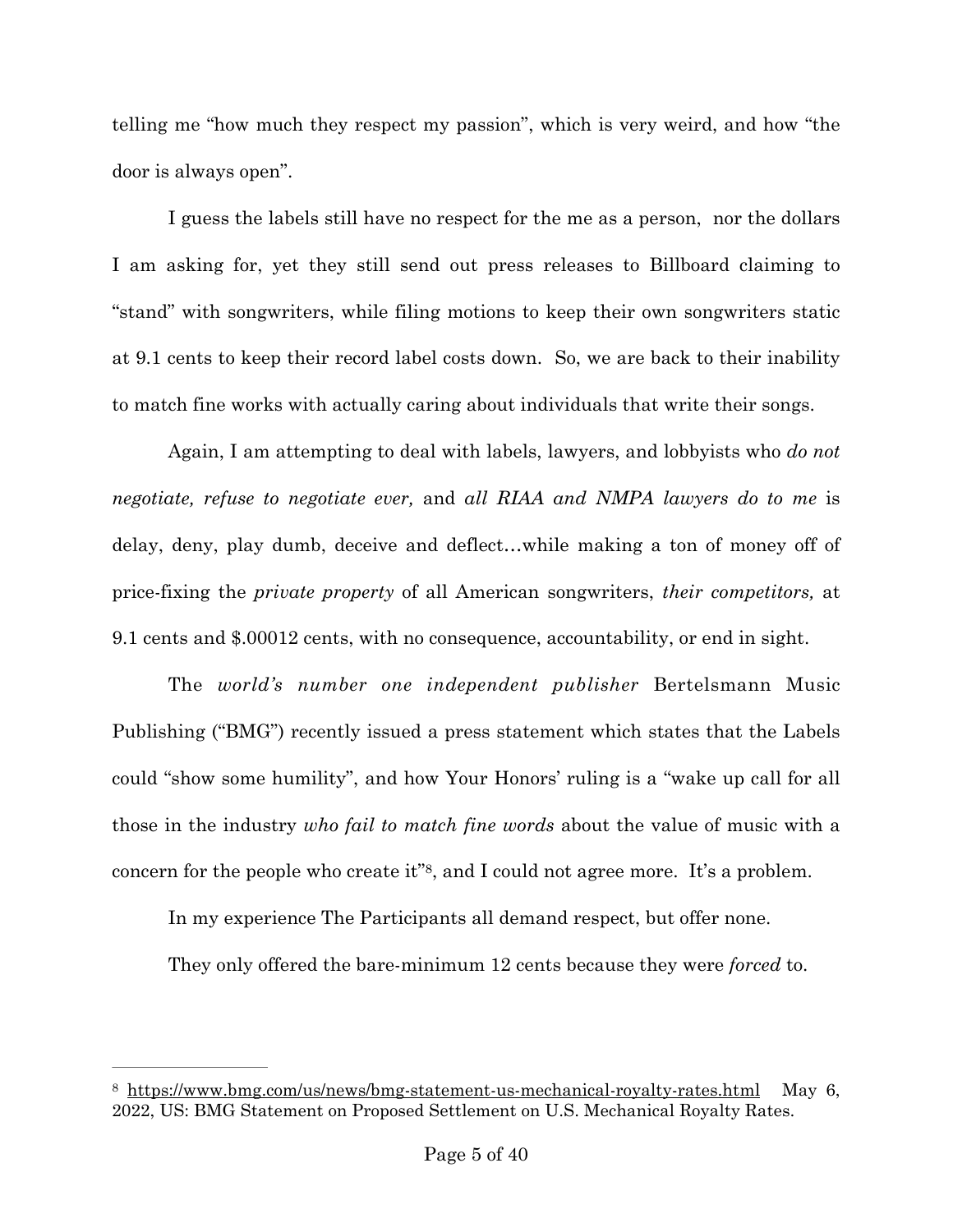The legal question I still have for the labels and lobbyists is how they can make such a 180 degree turn between — statutory rates and Judges' rulings *do not apply* in their *PS1,* to rulings and statutory licenses suddenly *do apply in their PS2*?

The entire purpose of the JCRPs filing their *Emergency Motion* was to subvert the CRB rate process, and the law, with another "end run" around the statutory license as Your Honors accurately explained in your April 28, 2022, *Referral of Novel Material Question of Substantive Law* ("NQL") letter to the Register. This *Proposed Settlement 2* and "new" MOU are just new "end runs" too.

It's important to remember here that the still open *Emergency Motion* was also designed, just like PS1, as a "carve out" to keep the 3 Major Labels' *own staff songwriter* "costs" static, stable, and for the benefit of the parent record label, not the vertically integrated, *lesser*, publishing divisions or songwriters. Again, The Participants only went to 12 cents because they were forced to by Your Honors.

It's clear from this PS2 that The Participants are simply trying to further delay the proceedings in hopes of not litigating Subpart B, which they clearly thought was another "slam dunk" or sure thing. The 3 Major Labels arrogantly assumed their 9.1 cent static rate PS1 would be instantly approved, so apparently they never filed a Written Direct Statement — "The Parties further request that the Judges stay and *not* move forward with litigation of statutory royalty rates and terms for Subpart B Configurations while the Settlement is under consideration."

Maybe it's time for WMP, SMP, and UMP inside counsel to defend themselves instead of RIAA, NSAI, and NMPA running cover for them as almost a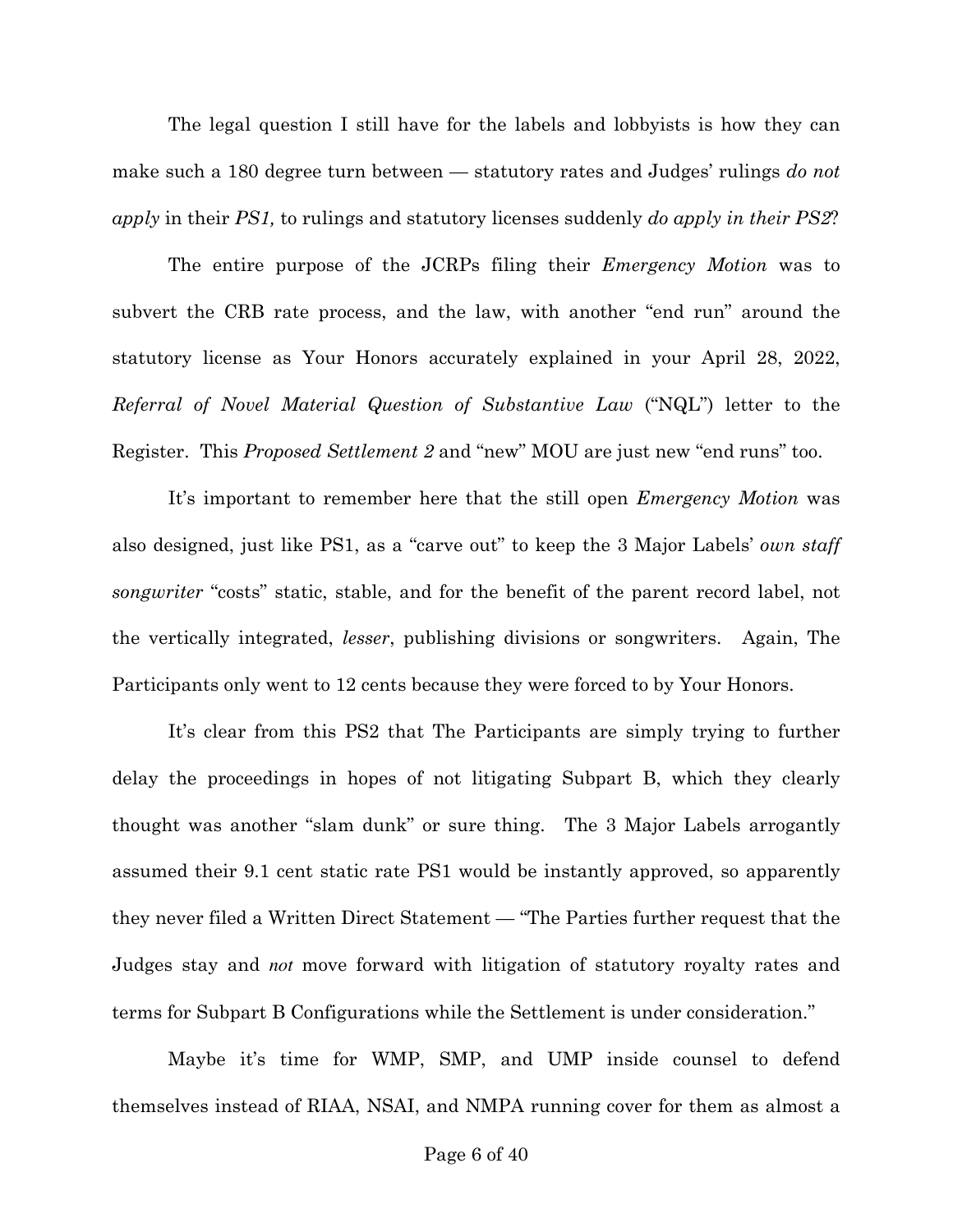"front" since they play games with who the actual participants are in this proceeding, and with an actual significant interest, i.e., the actual 3 Major Publishers, not their disingenuous lobbyists, with \$2 million dollar salaries, who also don't own one copyright, nor have never written a song.

## **ARGUMENT**

Your Honors denied PS1 because of the "*totality of the record*" which included several unreasonable proposals, as well as the non-static rate for Subpart B.

These "totality of the record" self-dealing conflicts of interest, vertical integration, and other MOU *problems have not changed in PS2,* and therefore, GEO respectfully submits that Your Honors should also DENY PS2 for the exact same reasons Your Honors declined PS1, except for the "static" rate issue.

The fact is, in their new PS2, counsel still *denies and ignores* all the same *huge reasons why their PS1 wasn't approved* by Your Honors the first time around.

<span id="page-6-1"></span>Other than the non "static" rate adjustment, which The Participants *were forced to to change* by Your Honors, the commenters, and this participant, *nothing substantial has changed from PS1 to PS2,* including the quid pro quo and end run MOU, as well as their other self-dealing "totality of the record" conflicts and vertical integration problems the Labels absolutely refuse to correct and hope and pray Your Honors "sweep under the rug".

<span id="page-6-0"></span><sup>&</sup>lt;sup>[9](#page-6-1)</sup> As BMG just stated in their May 6, 2022 statement about the 3 record labels and that this new deal "never would have happened if they weren't forced back to the negotiating table."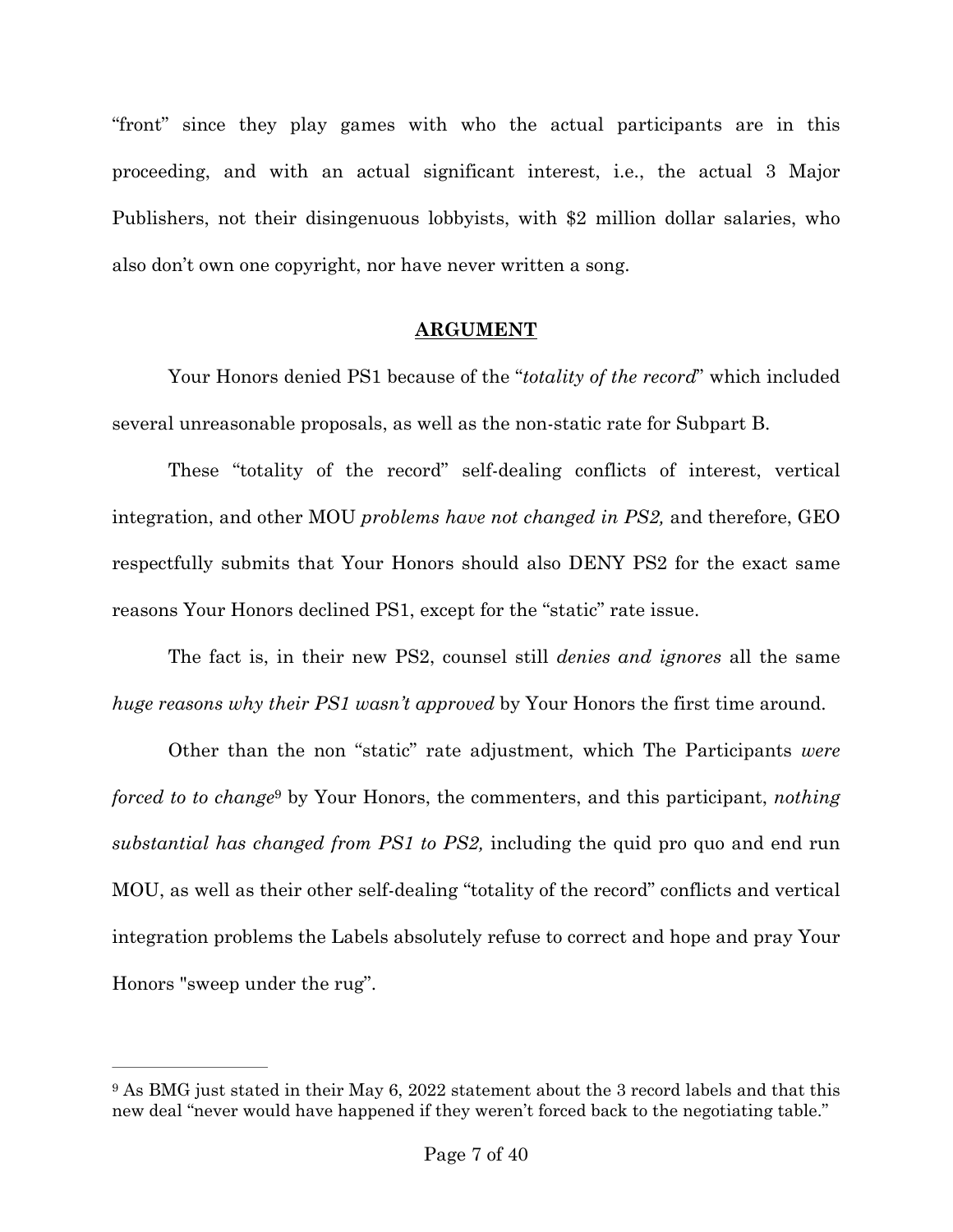Additionally, this "new" MOU, by itself, is absolutely *no* different than the "irrelevant" MOU proposed by The Participants in their PS1. One reason Your Honors denied PS1 as not reasonable was because of the "smoke" and "possible fire" related to the MOU and the Participants have completely ignored Your Honors' rulings by not addressing these problems, simply refiling PS1 as PS2 at 12 cents.

The MOU by itself is directly tied to the vertical integrations and self-dealing conflicts of the 3 Major Record Labels, which are all foreign owned, and 2 of those labels are foreign headquartered where overall decisions and strategies are not made under the jurisdiction of United States law, which is a factor.

All 3 Major Record Labels are vertically integrated and owned by their parent companies, Vivendi, Sony Corp, and Access Industries, which also own the 3 Major Publishing Companies, who all self-deal and negotiate with themselves.

GEO is also not sure if the PS1 was also withdrawn because of the additional self-dealing conflicts and problems described in Footnote 5 of this filing, which to GEO is one of the most *fundamental frauds* by NMPA, NSAI (and the 3 Major Record Labels and lobbyist RIAA), acting as legitimate participants in place of the 3 Major Publishing Companies as "willing seller" or Licensor . (*See* more below)

Again, like the declined PS1, this PS2, the *Emergency Motion,* and *Withdrawal Motion* all provide *no legal basis or evidence* as to why any of their illogical filings and self-dealing settlements were reasonable, much less legal according to U.S. law.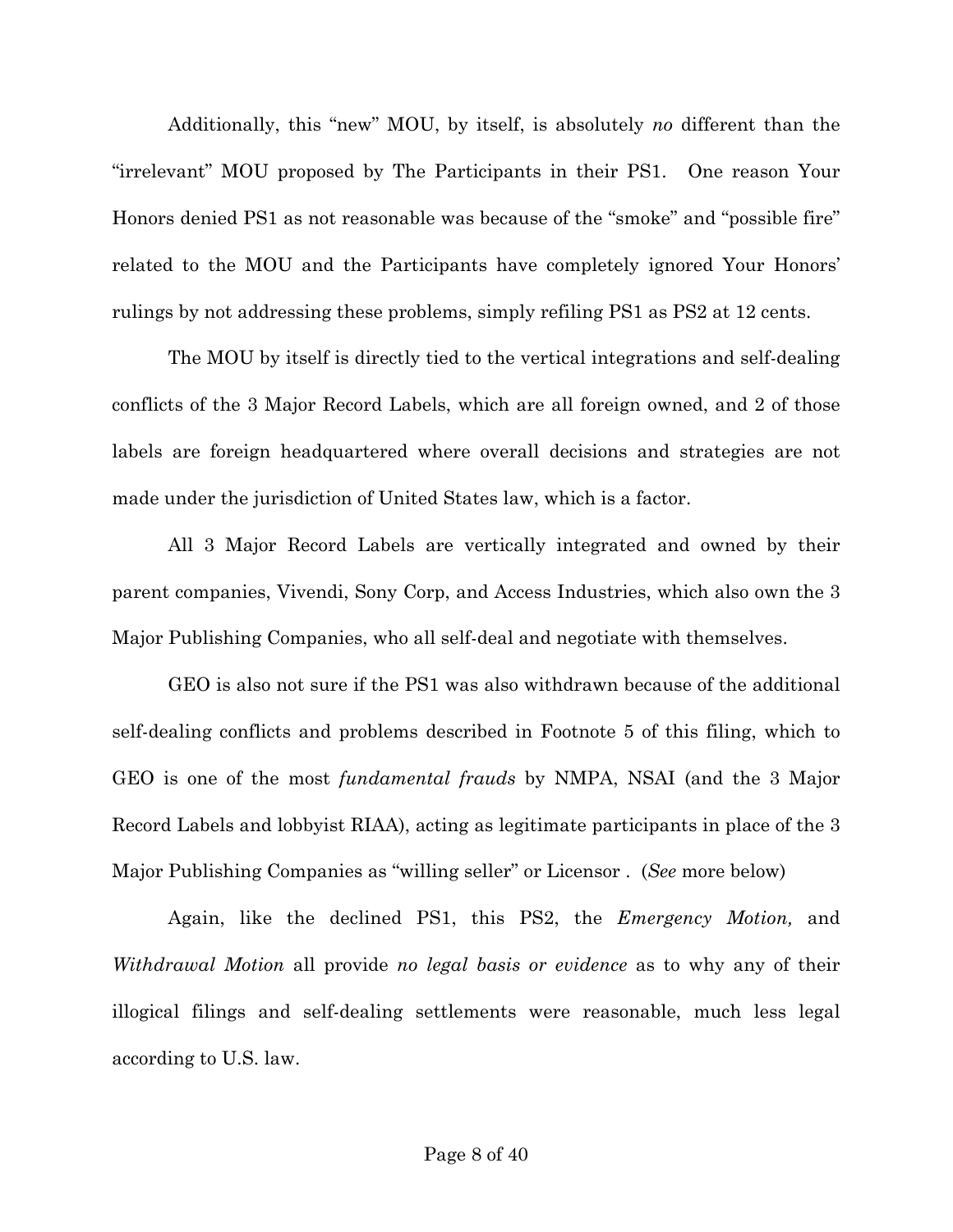Again, GEO is Opposed to this *Proposed Settlement 2* and respectfully requests Your Honors' DENY this *Proposed Settlement 2* on many of the same grounds Your Honors denied PS1, except for the "static" rate issue.

#### **ADDITIONAL "TOTALITY OF THE RECORD" ARGUMENTS**

The Judges concluded in their letter to the Register, referring the NQL, that "the proposed settlement agreement, not adopted by virtue of the Withdrawal Notice, exists outside the rate-setting proceeding," or "In other words, no party is statutorily bound to comply with the rates and terms of the proposed settlement."

The Participants now claim their *Emergency Motion* must be withdrawn since it is allegedly "no longer necessary" and "in view of" their newly submitted May, 5th, 2022 PS2, they now "submit that the Judges should withdraw as moot their April 28, 2022, Referral of Novel Material Question of Substantive Law" ("NQL").

I would fully *disagree* since the NQL is *not moo*t and *absolutely necessary*.

In fact, I am starting to get to the point where it is clear that NMPA and NSAI, and Pryor Cashman attorneys should possibly no longer be allowed to participate simultaneously in their *dual roles* as attorneys for the Music Licenseing Collective ("MLC") and in this CRB proceeding which seems like another conflict.

Especially when NMPA and Pryor Cashman brag about *creating* the MLC.

*Dual legal roles as MLC attorneys*, while *also* NMPA attorneys *in these CRB proceedings* seems to be yet *another fundamental conflict of interest* for a laundry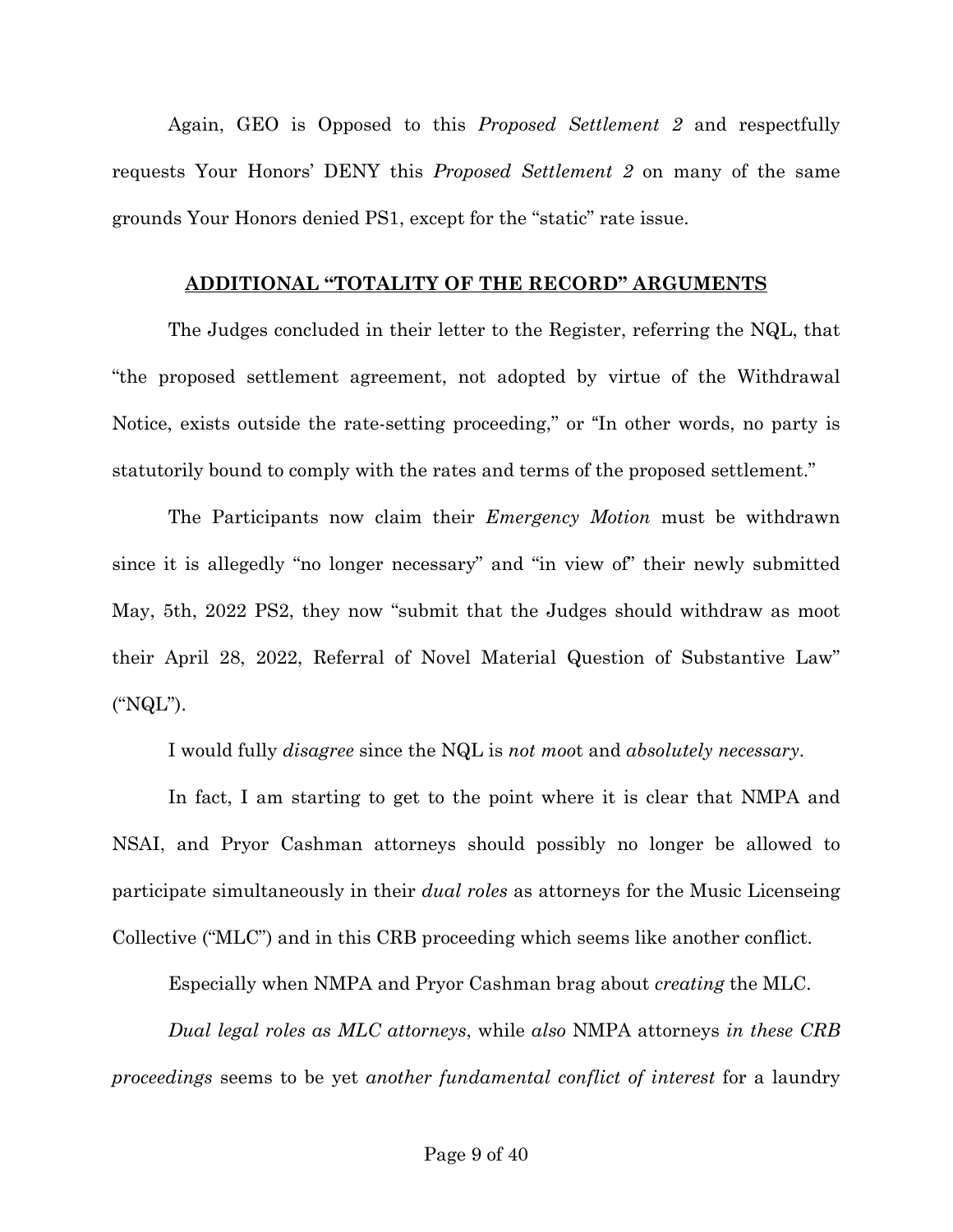list of reasons, in addition to NMPA owning no copyrights, "advocating for" while lying to their "own" staff songwriters about secretly freezing their royalty rates for 15 years, presenting this Panel with "disingenuous" arguments, lying about GEO *not being an objecting participant who was only proposing a BUY button*, as well as their serious self-dealing antitrust issues, *setting all their U.S. competitors at \$.000 cents per stream*, while these billion-dollar corporations enjoy *stock options in these trillion-dollar monopoly Services*, ad-sales revenue, subscription revenue, download revenue, bonuses, salaries, personal expenses, personal stock options, 401k's, health benefits, *et al*, — all of which should be referred to the Department of Justice's ("DOJ") Antitrust Division and Congress for a comprehensive review in this participant's opinion.

In contrast, American staff songwriters lucky enough to be *on a draw they have to pay back to their independent or major publisher,* are "paid" \$.00012 cents per stream, by force, with no sales, frozen rates, no inflation adjustments, 113 years of below market rates, and no way to sue since the MMA, created by NMPA and NSAI, removed all liability for copyright infringement of songs by the Services.

If Your Honors agree with any portion of GEO's argument and are allowed to refer criminal or unethical attorney behavior to the Register, the DOJ Antitrust Division, or Congress who has oversight, then I would be willing to support any of those possible actions if allowed. If I have to file a motion or refer my own NQL regarding the self-dealing and conflicts of interest to the Register, I will be happy to do so, but also do not want to add any more unnecessary work to Your Honors'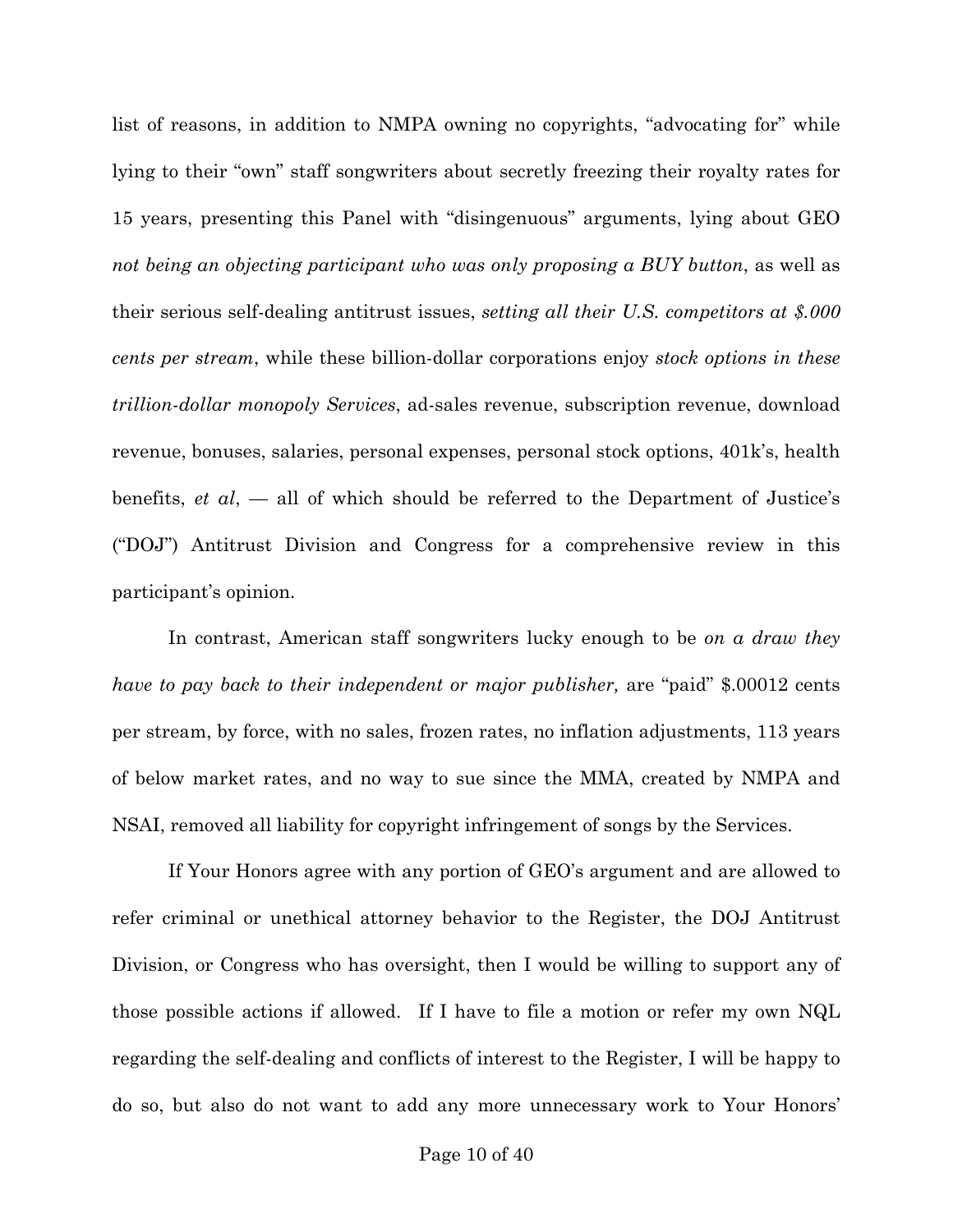caseload nor slow this process down like the Participants have attempted to do with this new PS2 and all their recent motions regarding Subpart B.

The reason is, this is a clear NMPA / Pryor Cashman strategy of having attorneys in every corner of the government process which is also a very serious conflict of interest, unethical, and these experienced attorneys at Pryor Cashman *who know better* are simply trying to get away with whatever they can.

It's *disgusting* what Pryor Cashman has been allowed to get away with their *dual role* as *counsel* for the MLC and as a creator of the MMA (which I thought of).

Pryor Cashman and RIAA counsel portrait their role here like "two separate hands" in these *Phonorecords proceedings* the past 15 years, which is more like a stranglehold on all American songwriters with "one hand" on the left side of a songwriter's neck, and "the other hand" on the right side of the songwriter's neck.

The NMPA, Pryor Cashman, and RIAA's iron fists and stranglehold on the entire compulsory royalty system must be stopped and I pray Your Honors have the legal power to simply stop them cold in their tracks once and for all. It's wrong.

None of us American songwriters can breathe anymore with Pryor Cashman and NMPA's *hands* around all of our necks at \$.000 per stream, with no sales, for the benefit of Pryor Cashman's own self interests, the benefit of a \$2 million dollar per year salary for Mr. David Israelite, and for the benefit of 3 corporations, foreign owned, to DESTROY THEIR AMERICAN COMPETITORS, which they all have accomplished brilliantly the past 15 to 20 years at \$.00012 cents per stream, with no sales. This evidence is why Music Row went from 4000 publishing deals to 400.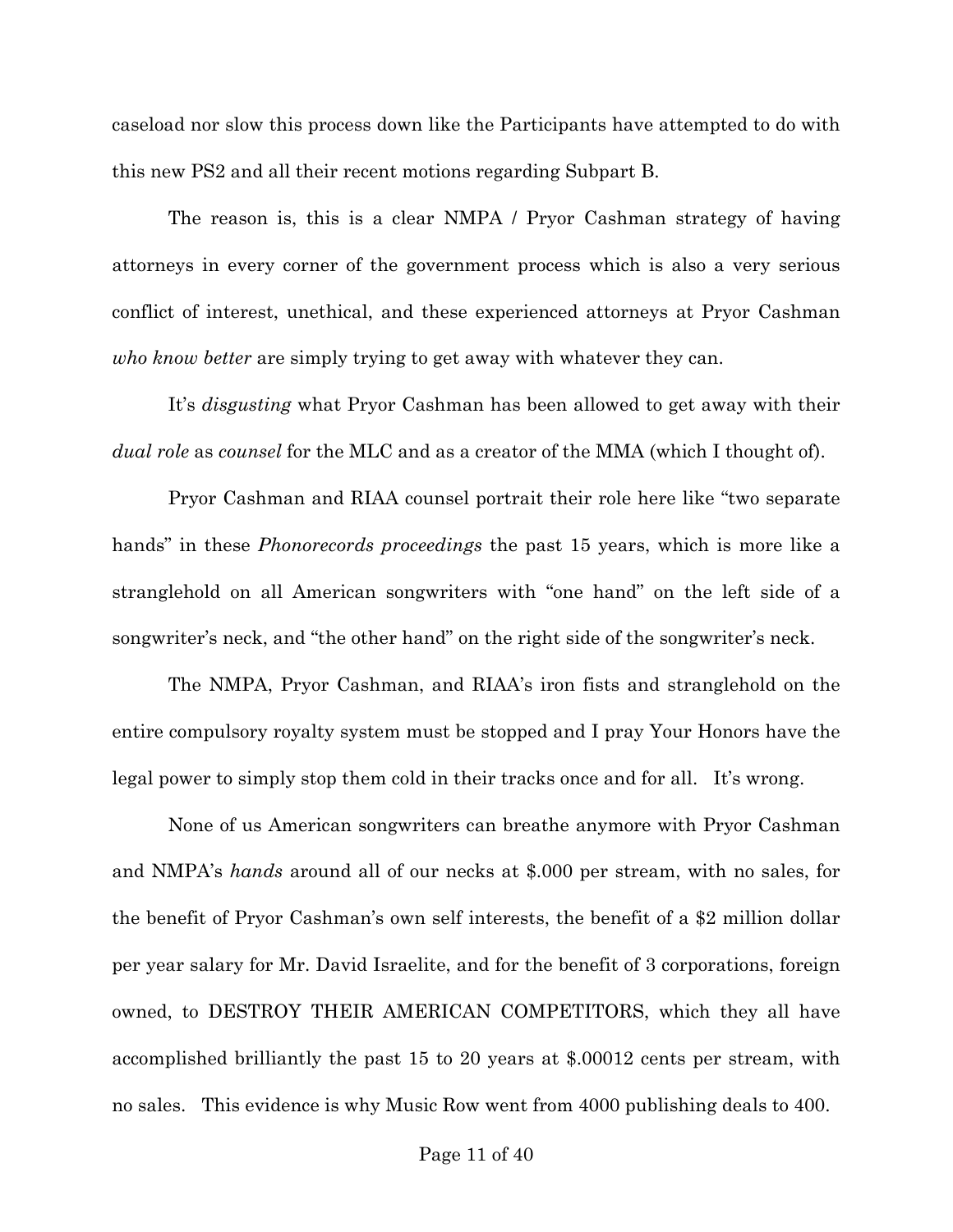In addition to thinking this new end run around the statutory license will work this time, The Participants' PS2 was also apparently designed to delay the CRB another few months, to buy the 3 labels more time for several reasons, since they keep saying in this filing and in public that they need "more time".

Their partial strategy for filing this new PS2 seems to be that Your Honors will be forced to publish *a new comment period* and to GEO, this PS2 is not only a second end run attempt around the statutory license and CRB rulings, but this PS2 buys them more time to think of a way to get out of this dilemma that they created.

The Participants have to know Your Honors *might not accept a new Settlement that brazenly ignores ALL of their other major problems*, but these lobbyists, lawyers, and labels think that by only adjusting the 9.1 cents to 12 cents (It's actually up to 13 cents now here in May 2022) will be enough to deflect from their long list of conflicts of interest, self dealing, vertical integration, and the same old MOU this time around, *et al*.

The Participant's excuses, like in their *Emergency Motion* are exactly like a Star Wars inspired *wave of the hand* trick with, "these are not the droids you're looking for," when the droids are clearly standing right there in front of everyone.

It's like the Participants told Your Honors, "these are not the statutory licenses you're looking for," but fortunately, the wave of the hand trick did not work.

When you think about it, if The Participants's legal strategy and end runs were successful, and they were able to fool Your Honors and Register into thinking PS1 was "reasonable", what would that world look like?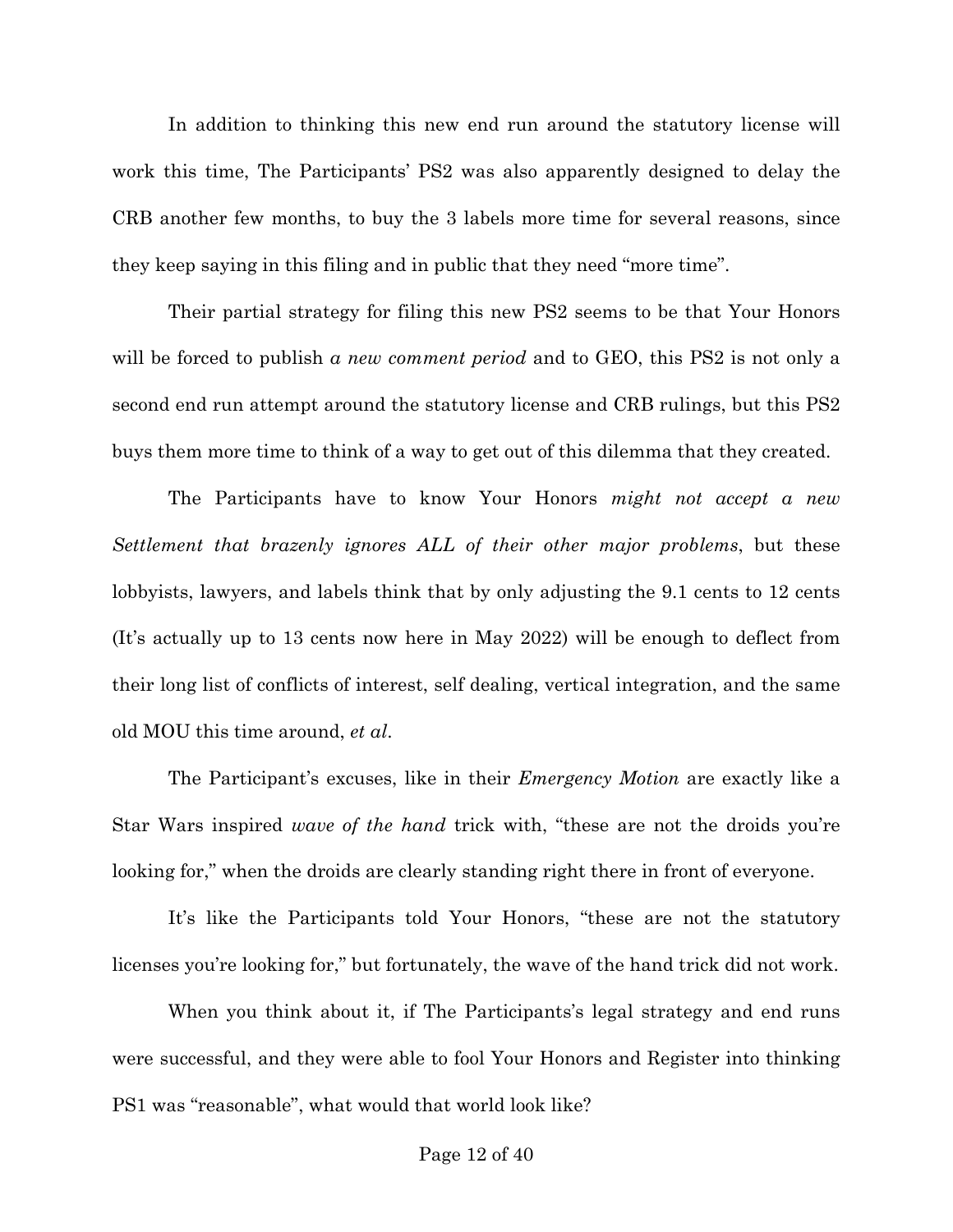Hypothetically, taking their legal arguments to their logical conclusions…

Thank goodness Your Honors did not allow that to happen and unfortunately we songwriters, not just GEO, *still need protection* from the end runs and chicanery from this powerful cabal of disingenuous lobbyists, major labels, and their lawyers.

GEO respectfully asks relief from, but not limited to, The Participants' continued and disingenuous self-dealing, conflicts of interest, vertical integration, price-fixing of *all* U.S. competitors' sales income, price-fixing *all* U.S. competitors' streaming income at \$.0012 per stream, lack of transparency, "warning flags", "smoke" with "possible fire", the side deal Memo of Understanding ("MOU"), *et al.*, inside this proceeding.

GEO also asks relief from The Participants' continuing "end runs" around the law and statutory licenses, as well as their disingenuous arguments to the Panel regarding Your Honors' rulings, the plain meaning of the law, and even toward my proposals.

These conflicts and end runs are also the same exact reasons to DENY this *Proposed Settlement 2* ("PS2") since all of these problems have been ignored in their newly submitted PS2 and are still the exact same conflicts and serious problems that are still open issues in the *Withdrawal Motion*, *Emergency Motion*, the NQL, and PS1.

The *one primary issue that has emerged* in these proceedings is exactly how the 3 Major Record Labels are using their marketshare dominance and "complementary oligopoly power" ("COP") to price-fix *all* of their U.S. music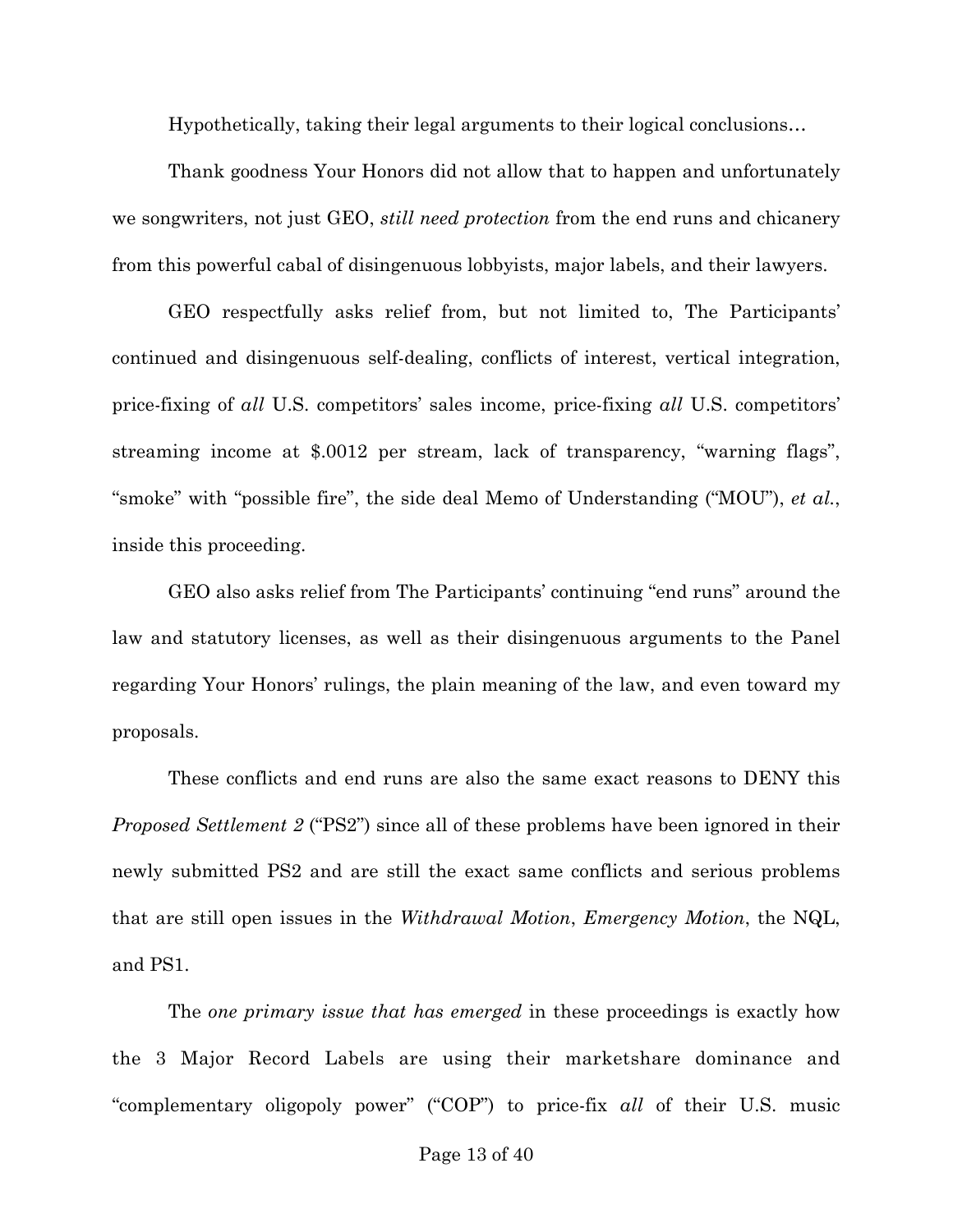*competitors* at 9.1 cent per sale or \$.000 per stream, but with no real *sales*, that have been substituted, or "cannibalized", by the *access* model of streaming songs.

And for what sales are left, the 3 Major Record Labels have managed to pricefix all of that 9.1 cent song sales income, keep it "static", to keep their "costs" down, actively phasing out that *sales* income, in exchange for a "superior" *access* model.

Moreover, Warner, Universal, and Sony all administer *other people's catalogues* for 15% of royalties, so GEO, the Commenters, and Your Honors have already substantially increased the 3 Record Labels' admin. revenues quite a bit.

GEO argues the following facts and evidence against the *PS2* for the following good reasons.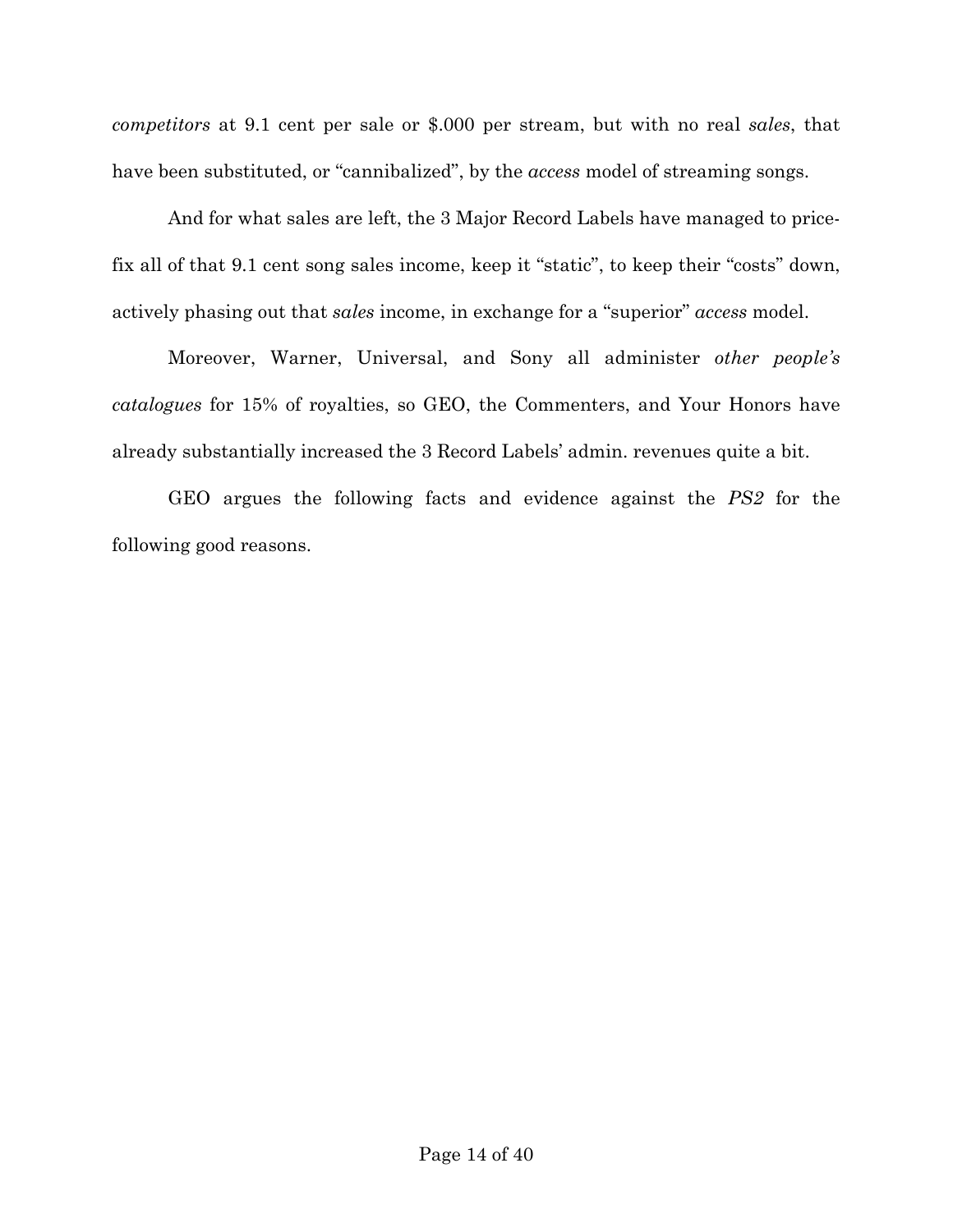#### **BEST REASONS TO DENY PROPOSED SETTLEMENT 2 AND NEW MOU**

The following facts, arguments and evidence are good reasons to DENY the newest *Proposed Settlement 2* ("PS2") since, besides the static rate issue, they are also the *exact same fundamental reasons why* Your Honors denied the *Proposed Settlement 1* ("PS1") in the first place.

Most importantly, Your Honors suggested in your filings that The Participants address 3 primary issues to remedy the problems which were the:

a.) Static Rate Issue

- b.) Vertical Integration and Self-Dealing "Warning Flags" in the Proceeding.
- c.) The Memorandum of Understanding is an "End Run" around the License.

Unfortunately, the Participants chose to *only* address 1 out of the 3 issues, and *then ignored these other 2 main issues.*

Then they still filed a new PS2 regardless, praying it would work at 12 cents.

Therefore, the good cause and best reasons for Your Honors to DENY the *Proposed Settlement 2* ("PS2") and the "new" MOU are:

1. Like the PS2, the "new" MOU itself is *not new* whatsoever and has all the same self-dealing "smoke" and "possible fire" as stated in Your Honors' March 30th, 2022 declination of PS1. Like this PS2, this new "disingenuous" MOU is just another end run around the statutory license and Your Honors' PS1 declination ruling. As Your Honor's wrote about the MOU in the NQL, "the Record Companies argued that the MOU represented a "private contract" not to be codified in regulations and not addressing statutory royalty rates," but, "this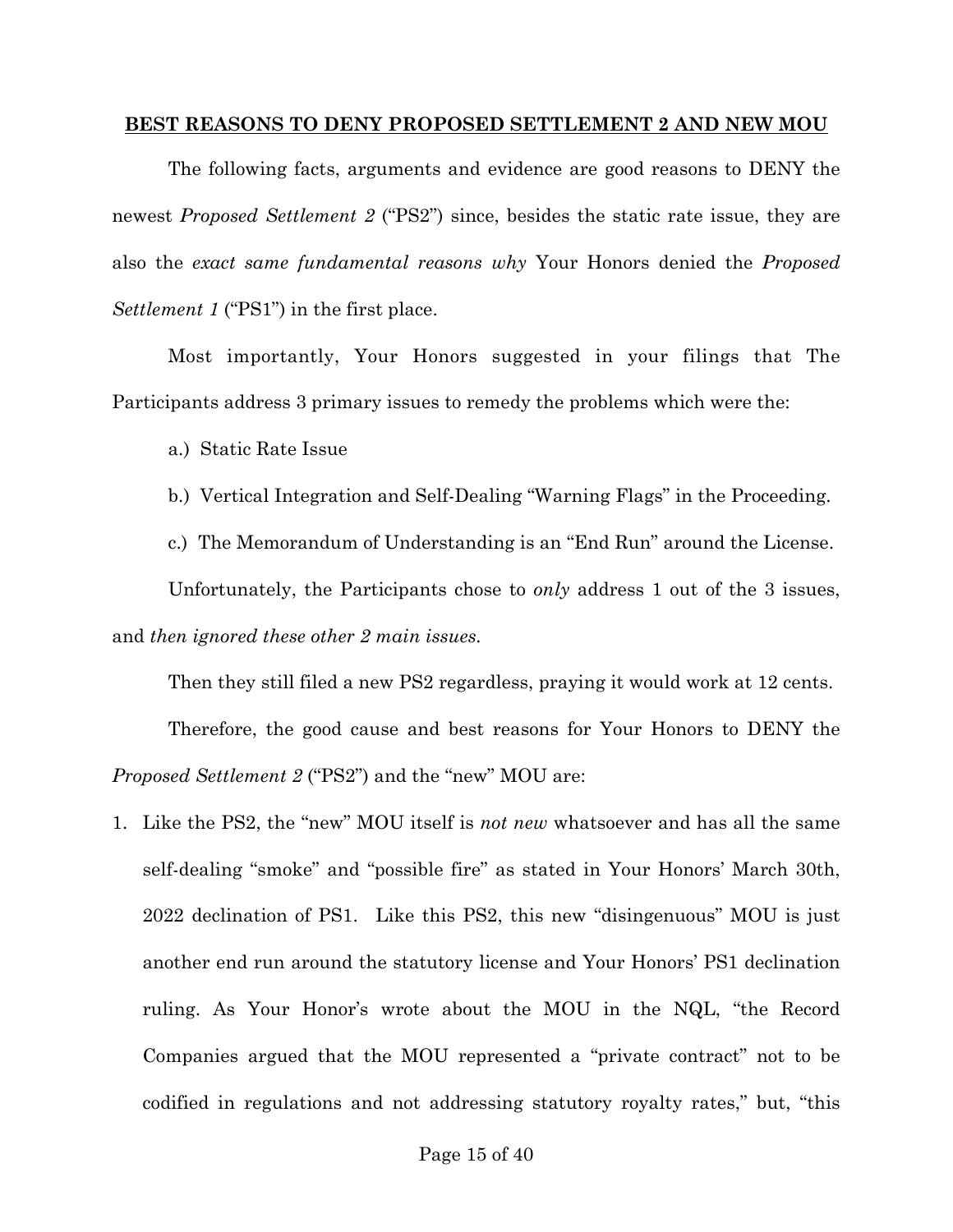disingenuous argument ignores the fact that the settling parties were attempting to have the terms adopted as statutory rates and terms, binding on all licensors and licensees under section 115." This includes the Late Fee Waiver provisions for NMPA *members only* that is discriminatory, which is also *another* end run around the statutory license, and must be denied.

- 2. The Participants refuse to even acknowledge and refuse to deal with the multiple "warning flags" of vertical integration and other conflicts of interest the Judges warned NMPA, RIAA, and the 3 Major Labels about. The Participants continue to sweep their serious anti-trust problems, anti-competitive behavior, and vertically integrated self-dealing under the rug, which is are many of the reasons why we are in this mess.
- 3. Again, the NQL has not been returned from the Register, is still at issue, and it would be premature for GEO to sign any new agreement without the benefit of the Register and Copyright Office counsel, or until old law can be "clarified", or there is *new law* on these issues.
- 4. Your Honors have not ruled on the NQL, the *Emergency Motion*, nor the *Withdrawal Motion*, that are still at issue, and therefore it would also be premature for GEO to sign or agree to any new PS2 without having the benefit of Your Honors' rulings.
- 5. The Participants have not resolved, and do not want to resolve, any of their "the totality of the record" issues like their "unreasonable" conflicts of interest that also contributed to the declination of the PS1. In other words, the declination of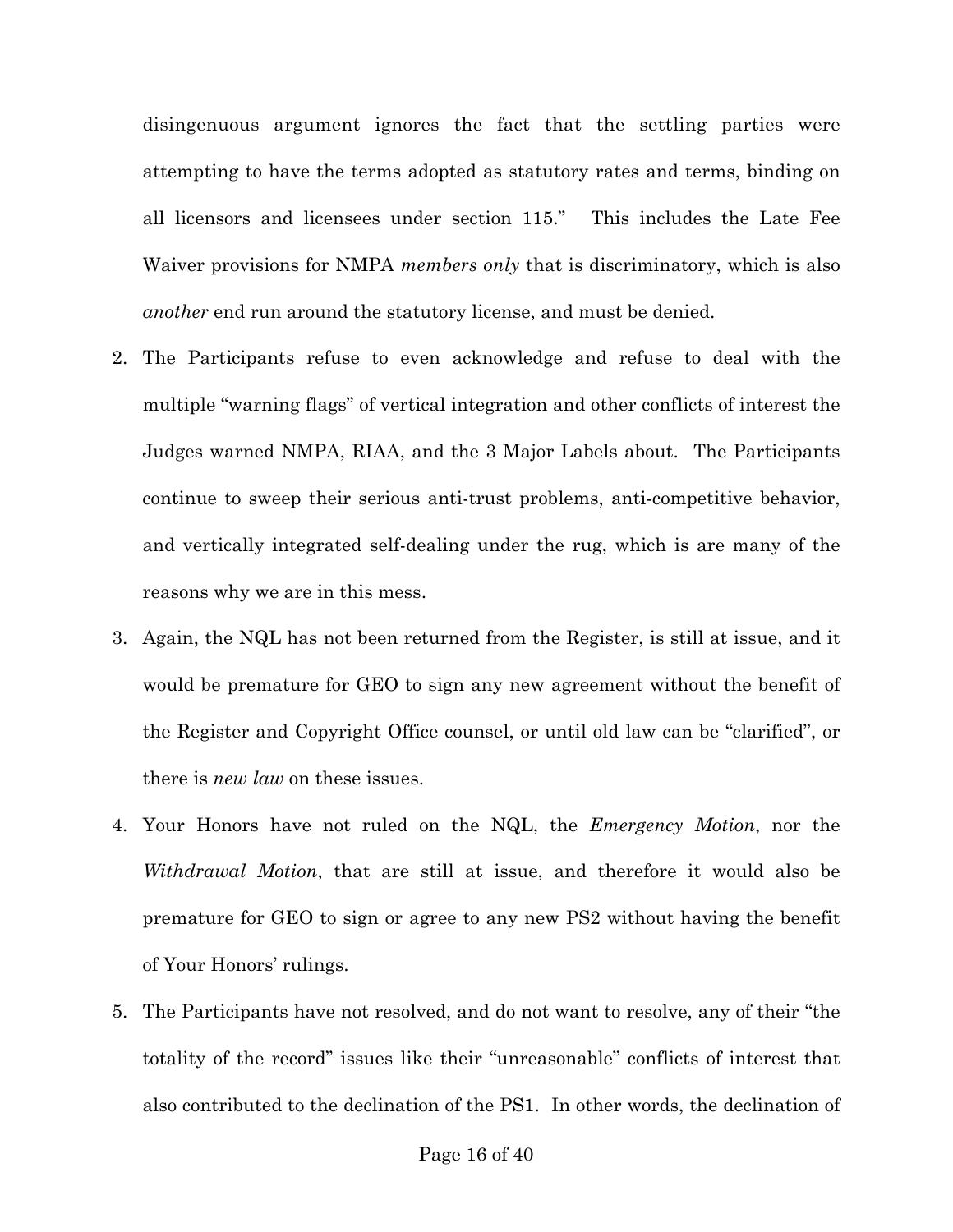PS1 was not just about a "static rate" as the Participants hope and pray, but *the totality of all their other* self-dealing conflicts, *i.e.*, the quid pro quo side MOU, vertically integrated "warning flags", et al., that are clearly "unreasonable" as per copyright law. "The Judges declined to adopt the proposed settlement because they concluded, based on the totality of the record then before them, that the proposal did not provide a reasonable basis for setting statutory rates and terms." 87 FR at 18349. [10](#page-16-0)

<span id="page-16-1"></span>6. Subpart C is intertwined with B in many new ways since new and important *legal issues have developed out of this process*, primarily, *i.e.* how the Subpart B PS1 declination *made* the entire Subpart C streaming case for NMPA and NSAI *by taking away an important static benchmark for the Services*! A benchmark GEO won them! Now, despite GEO and others accomplishing this *Subpart C gift* to NMPA, NSAI, and RIAA, they all now take credit for raising the Subpart B rate, when *they fought it as hard as they possibly could* for going on 7 years now in *Phonorecords III*, the appeal, and now *IV*. They just fought the *past month* to STILL keep their *own* songwriters at 9.1 cents, and then *kept* the 9.1 cent benchmark they KNEW the Services were already using *against their Subpart C case* for songwriters! While it may not be a reason to DENY, it shows how underhanded *our own songwriter advocates are* to songwriters, even those signed with the 3 Major Publishers who NMPA claims to represent.

<span id="page-16-0"></span> $10$  <https://app.crb.gov/document/download/26557> filed April 28, 2022 by the CRB, Novel Question of Law to The Register of Copyrights.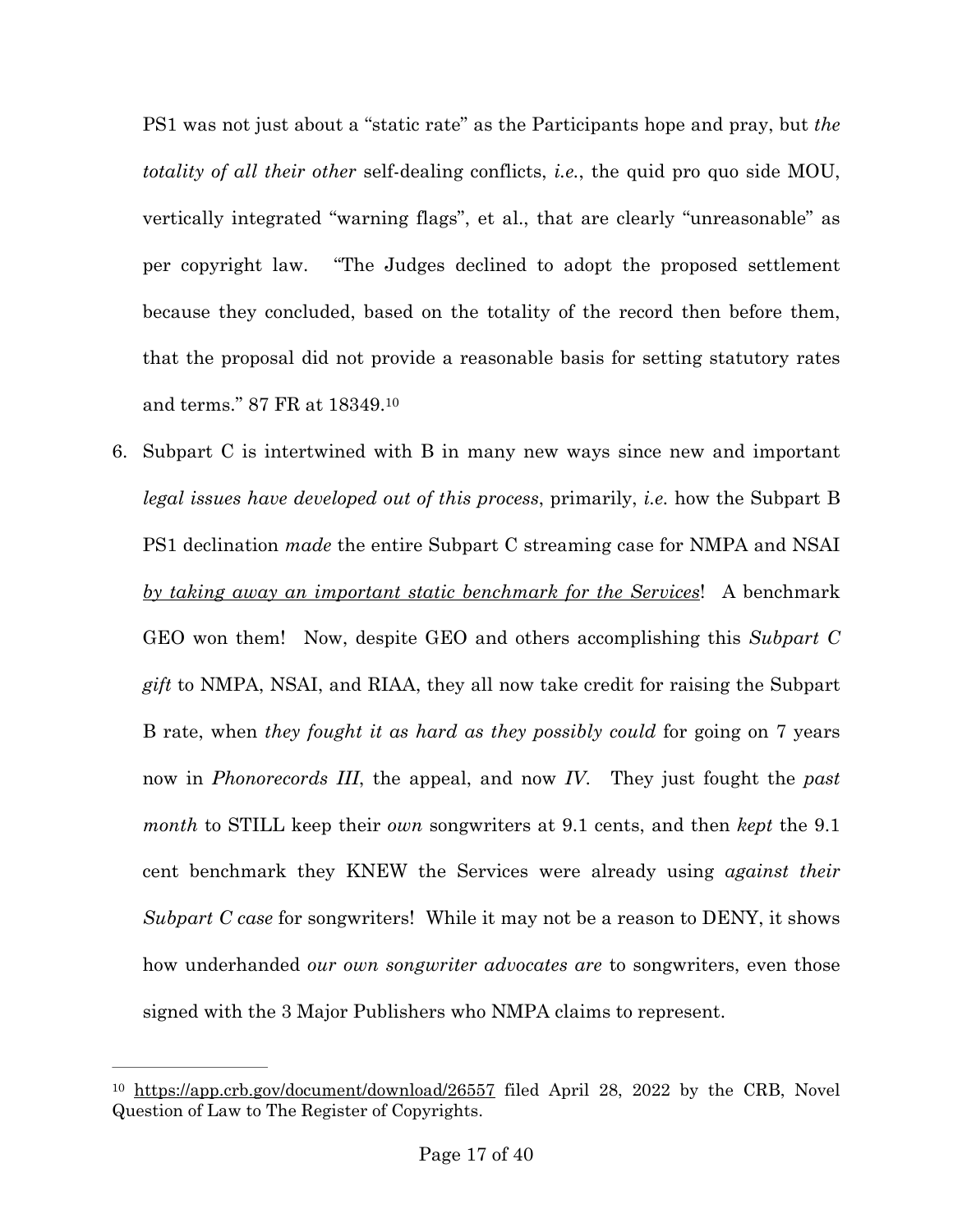- 7. As previously discussed in GEO's Motion to Deny for PS1, there is *no willing buyer, willing seller* ("WBWS") since the 3 major record labels like Universal Music Group ("UMG") are "on the one hand", allegedly negotiating with Universal Music Publishing ("UMP") "on the other hand", which is a fraud. This is because the 3 major music publishing companies are under the same corporate umbrella, and therefore negotiating with themselves. This clearly violates the Second rule of the No. 2 *Same Parties*, or *similar* parties rule under WBWS. GEO realizes that WBWS is not an official reason for declination but it's still a self dealing conflict and severely distorts the process, and the setting of reasonable rates and terms for everyone, except 3 foreign owned corporations.
- 8. The *parent corporations* like **Access Industries** are also negotiating with themselves since they own Warner Music Group and Warner Chappell Publishing. **Vivendi** in France owns Universal Music Group and Universal Music Publishing so this also clearly violates the No. 2 *Same Parties*, or *similar* parties rule under WBWS, now in *two separately* vertically integrated ways.
- 9. The fact that UMG and UMP and Vivendi negotiated *every* single *Phonorecords*  agreement since 2006 *under a false pretense that they are separate parties at arms length*, but instead are negotiating with themselves, is a fraud to the court — those allegedly "voluntary agreements" should all be retroactively terminated under fraud and also *not used as benchmarks*.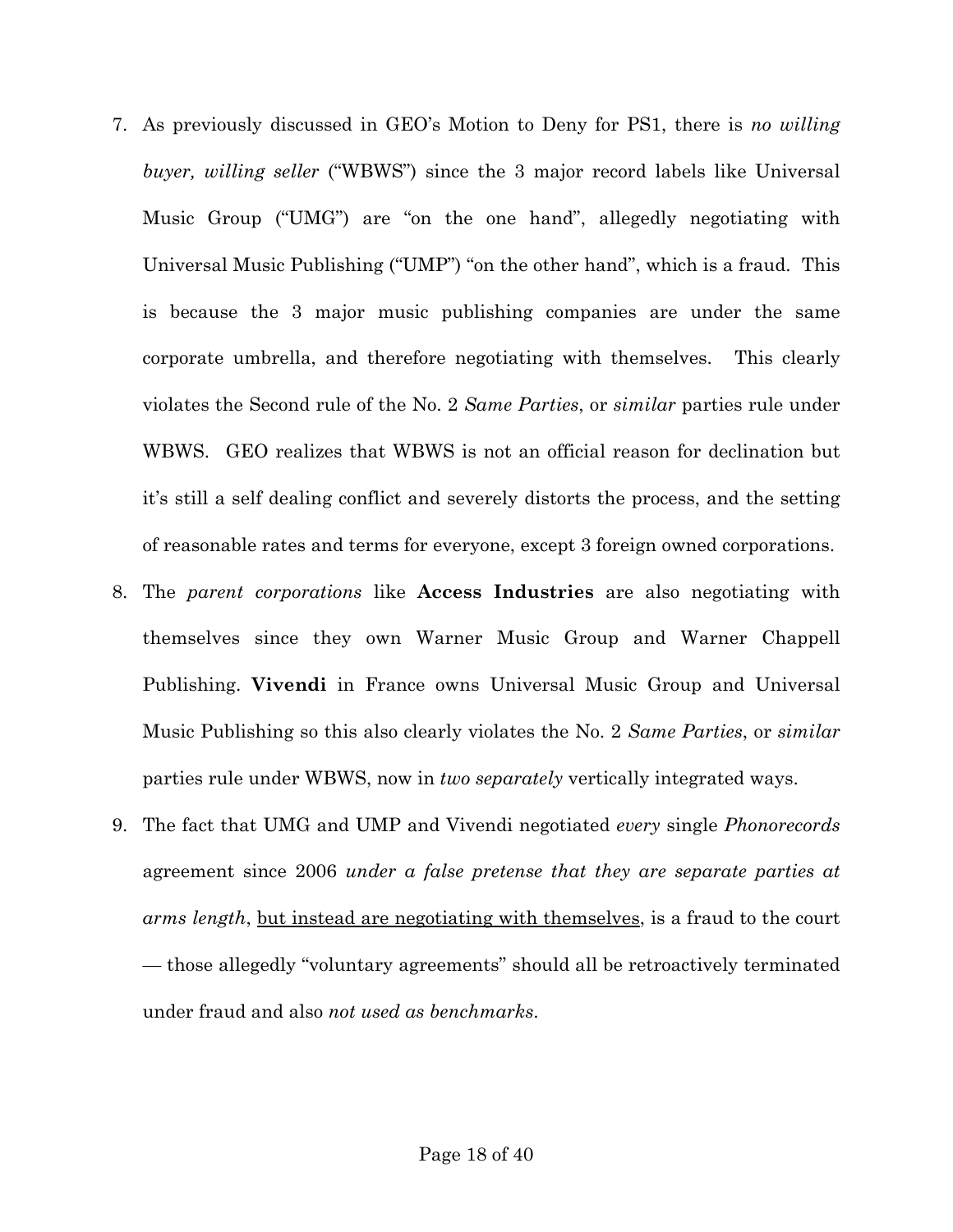- 10. These 3 major record labels and major music publishers are either headquartered, funded or controlled outside the United States, just like *Sony Japan and Vivendi in France are not fully subject to U.S law and jurisdiction*.
- 11. PS2 continues *3 foreign owned corporations setting all their American competitors rates*, and all competitors at \$.00012 per stream — aka, *all* American musical works copyright creators, investors and property owners.
- 12. PS2 continues 3 foreign corporations setting *all* §115 royalty rates for *all their American competitors at 9.1 cents (or 12) as well*. While I realize we are setting a statutory rate, The Participants are still price fixing all their *competitors* at \$.00012 and 9.1, and both still seem like clear violations of U.S. *antitrust laws*.
- 13. Add to the practical reality that *if* this process of "voluntary agreements" behind closed doors, REDACTED information, confidential Protective Orders, secret "irrelevant" MOU side agreements worth hundreds of millions of dollars, black boxes with hundreds of millions of dollars, etc. *was not all under the sanction of the U.S. government and the Copyright Office*, everyone would be in jail for colluding to *price-fix rates*, violate anti-trust laws, colluding in secret, and racketeering. In other words, all of this would be extremely illegal if this pricefixing was not sanctioned by Congress, yet it *still has the exact same horrible affect on competition and America citizens* whether it's legally sanctioned by the government *or* made illegal by the government. This is why we have rates of zero for *all* American songwriters — legalized price-fixing and anti-competitive behavior promoted by the federal government — taken advantage of by 3 Labels.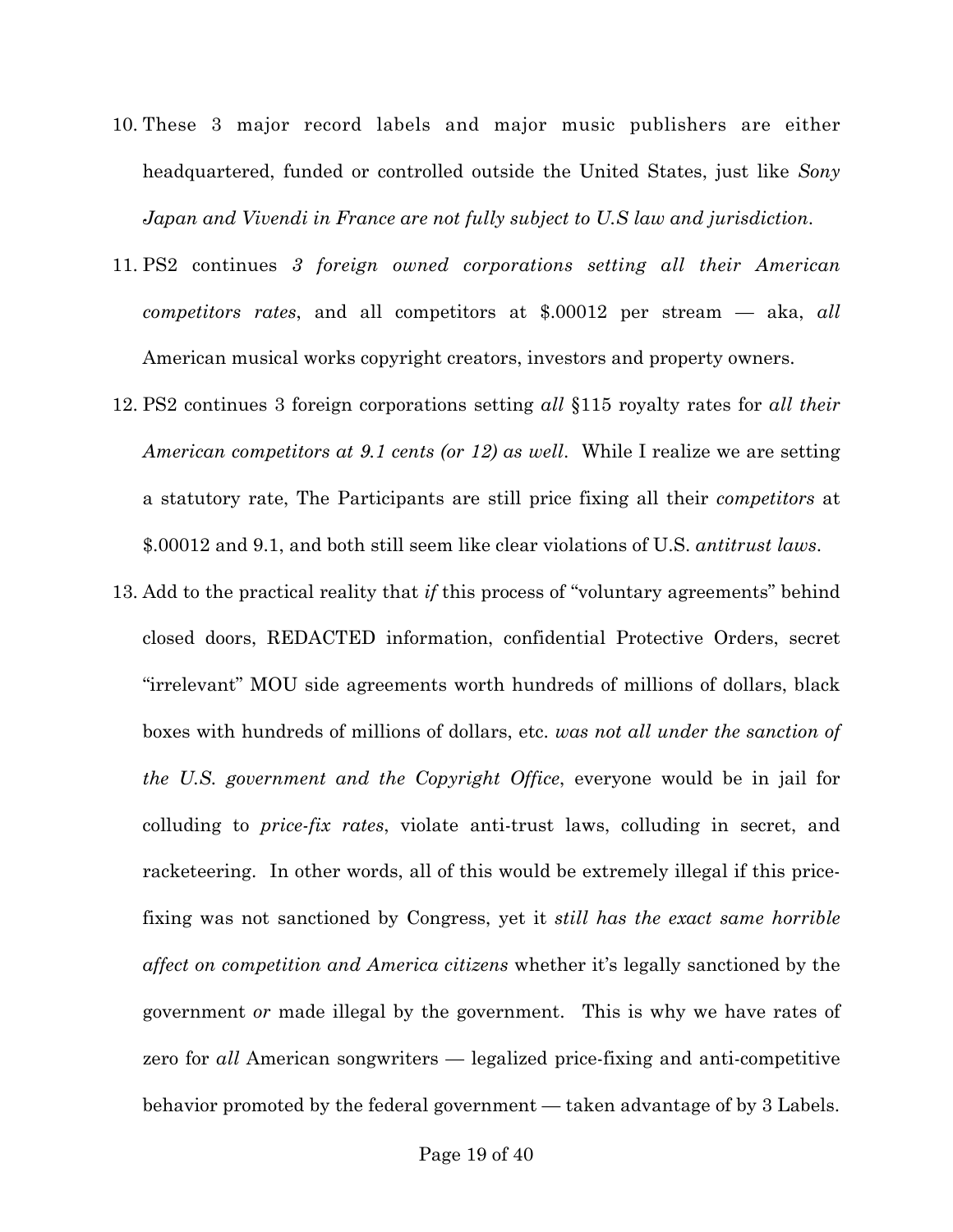- 14. The above facts combined foreign corporations, vertically integrated corporations, literally negotiating with themselves, in an American administrate law proceeding, to set ALL their American competition at literally zero cents, with no sales, *and using our own Copyright Office to take away all our exclusive rights* that were supposed to be protected under Art 1, Sec 8, Clause 8 of the Constitution and §115 of the Copyright Act, is not only astounding, but the *practical reality* these proceedings have led to after 113 years, \$.02 to \$.00012.
- 15. All the alleged laws in §385 are openly written by Participants and counsel for Google, DiMA ("Digital Media Association"), RIAA, Amazon, Spotify, Apple, Pandora, SiriusXM, iHeart Radio, Universal, Warners, Sony, RIAA, and our own lobbyists at NMPA and NSIA — yet none of these attorneys or companies **have been democratically elected, yet they can freely strip away all our sales, mechanical rights, reproduction rights, performance rights, distribution rights, and ephemeral rights.** This is a real problem I hope the CRB or Congress can correct since in addition to Your Honors determining the law, unelected lawyers are also rewriting copyright "law" every 5 years to fine tune *their business models and stock profits* under the guise of "voluntary negotiations" and primarily by way of the standard §385 Red Line Regulation Submissions included in Written Direct Statements. This is why I call streaming "legal piracy", because it is, and American music copyright law is now being partially written by foreign corporations, trillion-dollar monopolies,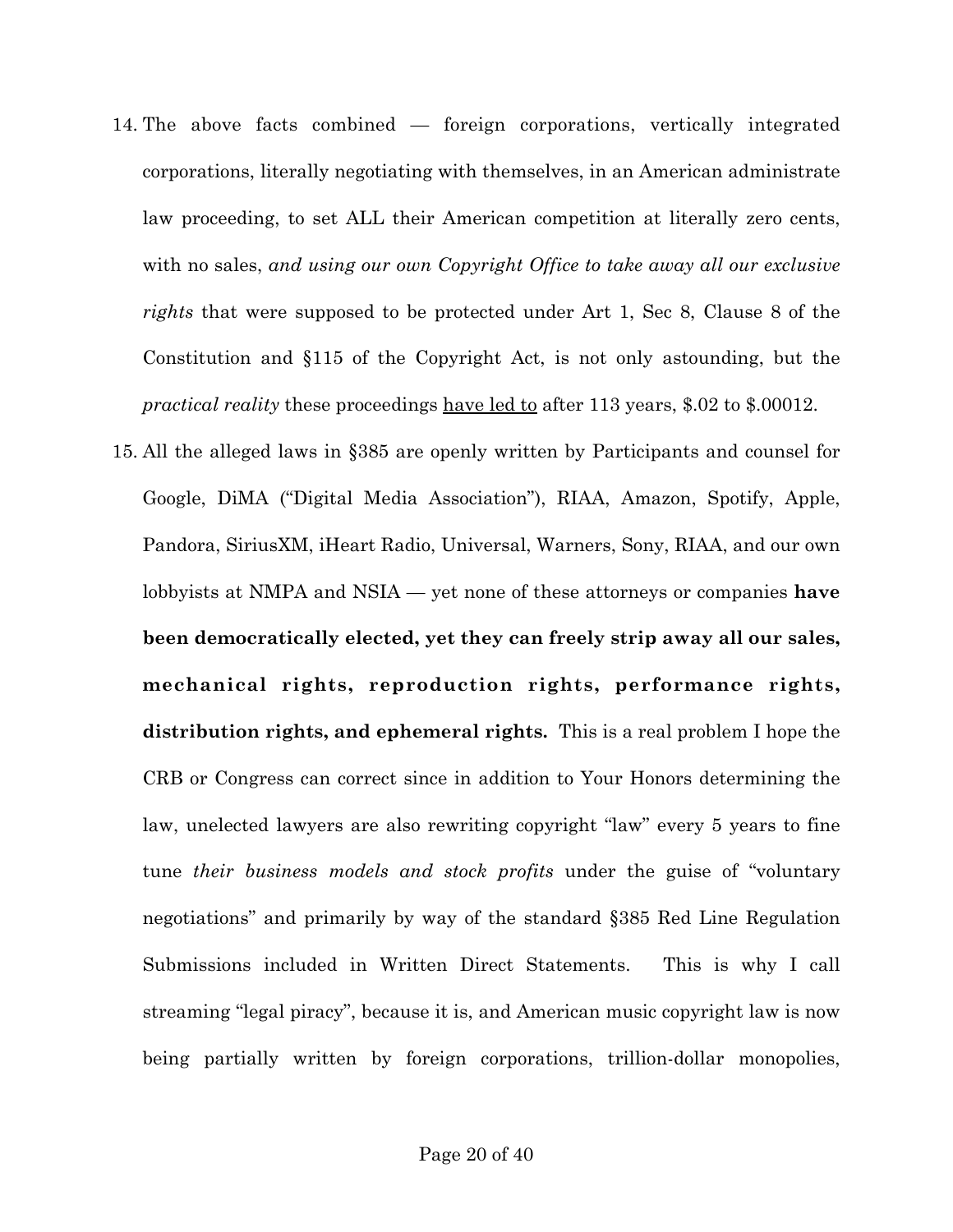billion-dollar record labels, and Big Tech lawyers, in addition to Your Honors' *rulings*, which should be the *actual rewriting* of copyright law in my opinion.

- 16. The people who pushed for WBWS in the Music Modernization Act are now the ones abusing it. The very first time it's been used NMPA makes a mockery of it.
- 17. WBWS was promised as a way to raise rates for songwriters and that is another fraud by NMPA and NSAI, who pushed for WBWS. Now, all of the Services are using WBWS to lower streaming rates *and* based upon the fact that NMPA and NSAI were *intentionally* keeping the 9.1 cents frozen for *4 rate proceedings.*
- 18. As mentioned before, NMPA, NSAI, RIAA, the RCPs, and their counsel clearly knew that their 9.1 cent freeze in *Phonorecords IV* will also be used by the Services as a benchmark in *Phonorecords V* to lower streaming rates, and that NMPA chose to keep it frozen to hurt their own Subpart C streaming case. This seems unimaginable if I were an attorney who is supposed to be representing songwriters. Counsel tells me they are "offended" by this "mischaracterization", that they are actually working in the interests of the 3 foreign owned record labels who pay their salaries and not the interests of average American songwriters and music publishers — and we now have proven this is 100% true.
- 19. The Participants are *simply trying to undo what Your Honors have already ruled*, and again, have no legal basis to do so.
- 20. This new PS2 is also designed to *stop* The Register and Your Honors from *making new law*. The Participants absolutely do no want the Novel Question of Law to come back from the Register and filed their *Withdrawal Motion* and this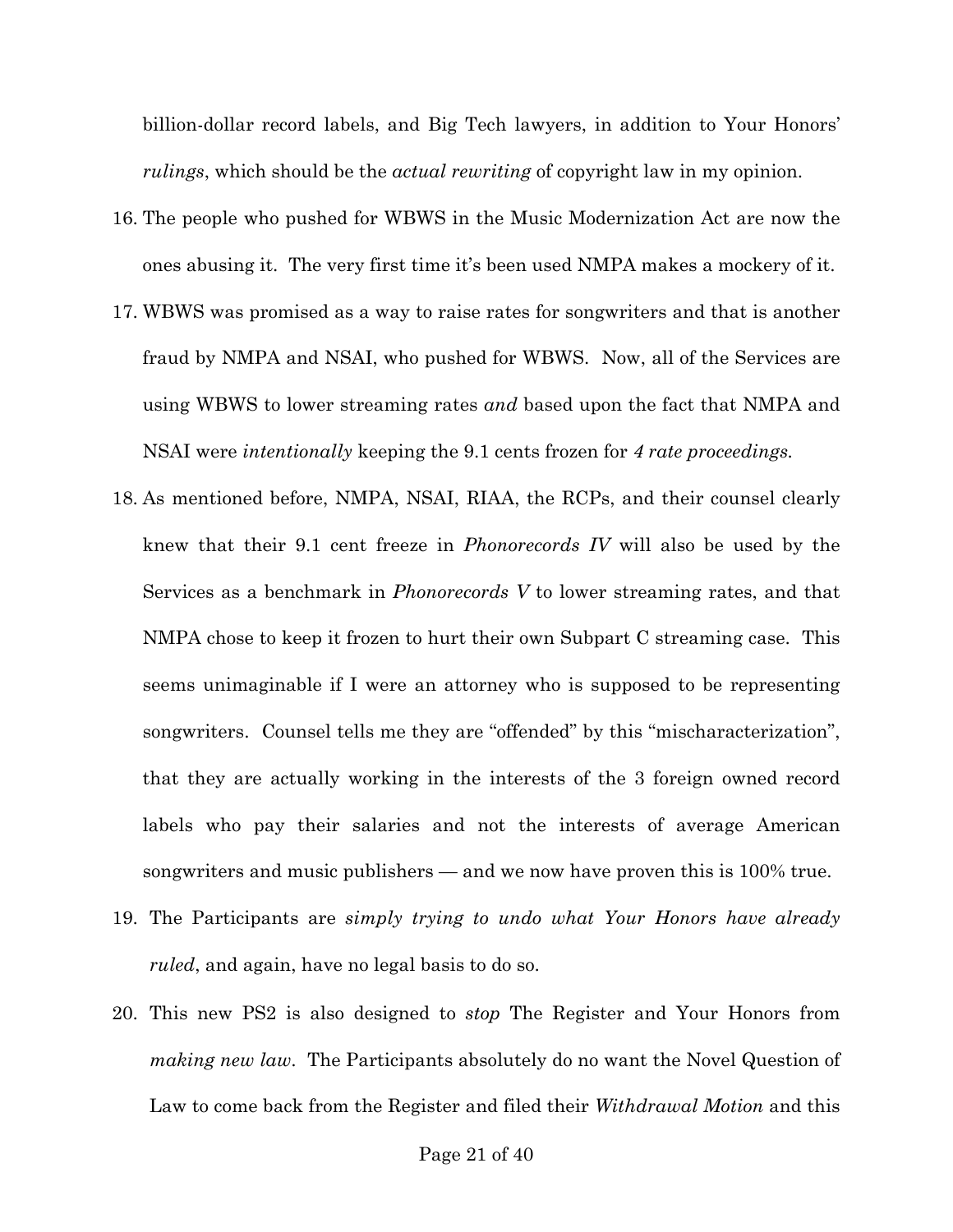PS2 as strategies to make sure that Your Honors and the Register *do not rule*  and *do not make new law* on these fundamental questions of law, and on The Participants' litany of self-dealing, antitrust, and anti-competitive conflicts of interest within the CRB proceeding.

21. As mentioned by GEO, and partially alluded to in Your Honors' NQL and various footnotes, but to GEO — the fundamental fraud by NMPA and NSAI is *they are disingenuously portraying themselves as "Willing Sellers" and "Licensors" of copyrights*, fraudulently naming themselves the "Copyright Owners", *yet, they own no copyrights and make no money from licensing copyrights — the basic requirements to have a significant interest as a "participant" in most CRB rate proceedings.* The relevant point is by NMPA and NSAI *acting* as if the *are* Warner Publishing, SMP, and UMP in these "Settlements", PS1 and now PS2, they are *portraying themselves as the willing sellers* and real Licensor*,* just as they are intros new PS2, when they are clearly *not* the Licensor nor the willing seller. While seemingly not that serious, or as serious as all the other actions and conflicts of interest by these Participants, to GEO as a layman, this is probably the most *fundamental* fraud by NMPA and NSAI since it allows the 3 Publishers to *hide* while the 3 Records Labels *are* Participants, which *are* properly represented by RIAA in this proceedings as a their lobbyists. NMPA and NSAI are *not* since they leave out the 3 publishers and the reason why is — they are *already in* the proceedings *underneath* the 3 Record Labels, *but on the Licensee side*. In reality, the Labels are the Licensees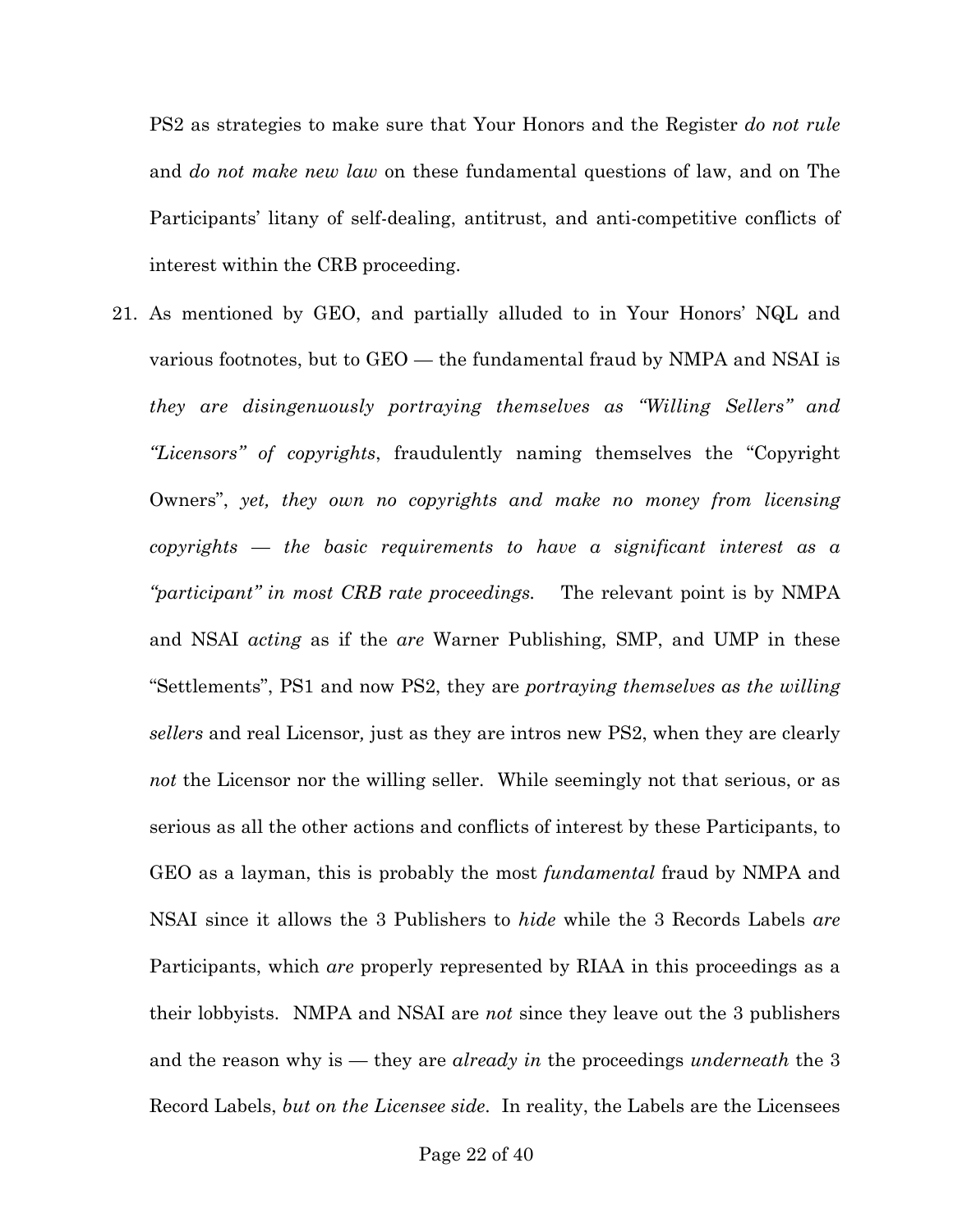and the Publishers are the Licensors, but when all the Licensors are *underneath* and *owned* by the Licensees, it creates all these dilemmas like the self-dealing, and conflicts of interest, which ultimately *hurts all* individual music creators.

- 22. This *PS2* still affects hundreds of thousands of American songwriters at the very least, if not millions of music creators, and most certainly the fate of *millions of §115 copyrighted musical works,* and therefore, it's vitally important for songwriters that the rule of law on these issues be resolved and made clear.
- 23. If Your Honors DENY this *PS2* it will provide accountability and *transparency*, and also transparency with the MOU. The JCRP's insisted that the CRB and the Register "clarify" these issues and I argue that you both should. The Participants still want zero transparency on the MOU in PS2. For a public compulsory license for all American songwriter and publishers its vitally important that these issues are transparent and in the sunshine and that is what the labels are most afraid of — sunshine and transparency.
- <span id="page-22-1"></span>24. Even the media can see the self-dealing and fraud by NMPA, *How the CRB Blew Out the NMPA's Gaslight on Songwriters<sup>[11](#page-22-0)</sup> by Ms. Judy Dunitz.* "NMPA tried valiantly to serve the labels, its real patrons", "But, alas, the CRB rejected the NMPA's pact with the labels", and "The CRB ruling is a treasure trove of

<span id="page-22-0"></span><sup>&</sup>lt;sup>11</sup> <https://www.digitalmusicnews.com/2022/04/19/crb-nmpa-gaslight-mechanical-license/> April 19, 2022, Digital Music News, *How the CRB Blew Out the NMPA's Gaslight on Songwriters* by Ms. Judy Dunitz.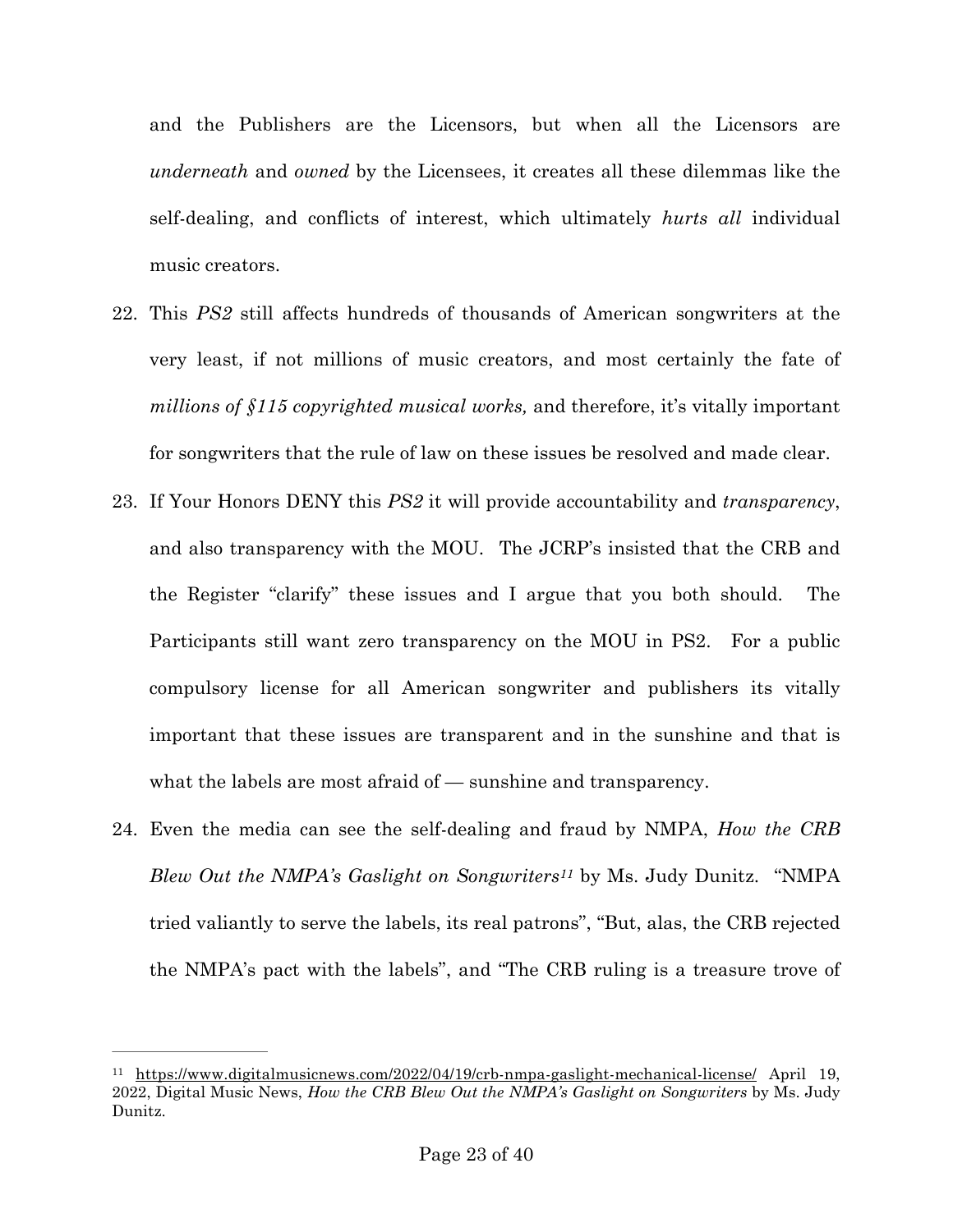findings that *should forever disqualify the NMPA from pretending to protect and enrich songwriters.* Could its songwriter gaslighting days be over?"

## **LIST OF PRYOR CASHMAN LEGAL CONFLICTS MADE BY CRB IN NQL**

The following is a list of serious legal conflicts or potential areas of law that Pryor Cashman, NMPA, and CEO Mr. David Israelite are violating or manipulating which are serious concerns of GEO, songwriters that have reached out to me who are affected parties bound by the terms, and other participants in this proceeding.

As Your Honor's alluded to in your NQL letter, GEO would like to *present all the below issues in this proceeding*, but not being an attorney, I'm not quite sure how to go about it other than filing separate motions.

Therefore, if allowed by the CRB code, and Your Honors are permitted to pursue or at least untangle some of *your own* NQL footnote questions that are not formal questions in the NQL as noted, then GEO would respectfully like to *present* these same questions, right back toward Your Honors here. If I may, GEO formally and respectfully requests Your Honors investigate *your* following questions raised in the NQL letter regarding NMPA, NSAI and ultimately Pryor Cashman attorneys conflicts, *et al*. These serious and unresolved issues include:

- 1. **NMPA and NSAI Owns No Copyrights,** Footnote 5 "5 Whether either NMPA or NSAI actually owns or holds a copyright under 17 U.S.C. § 106, and whether that is a relevant issue, are questions that no party has presented directly to the Judges."
- 2. **NMPA and RIAA Willing Buyer, Willing Seller is Contrary to Statutory Requirements and Requires a Factual Determination**,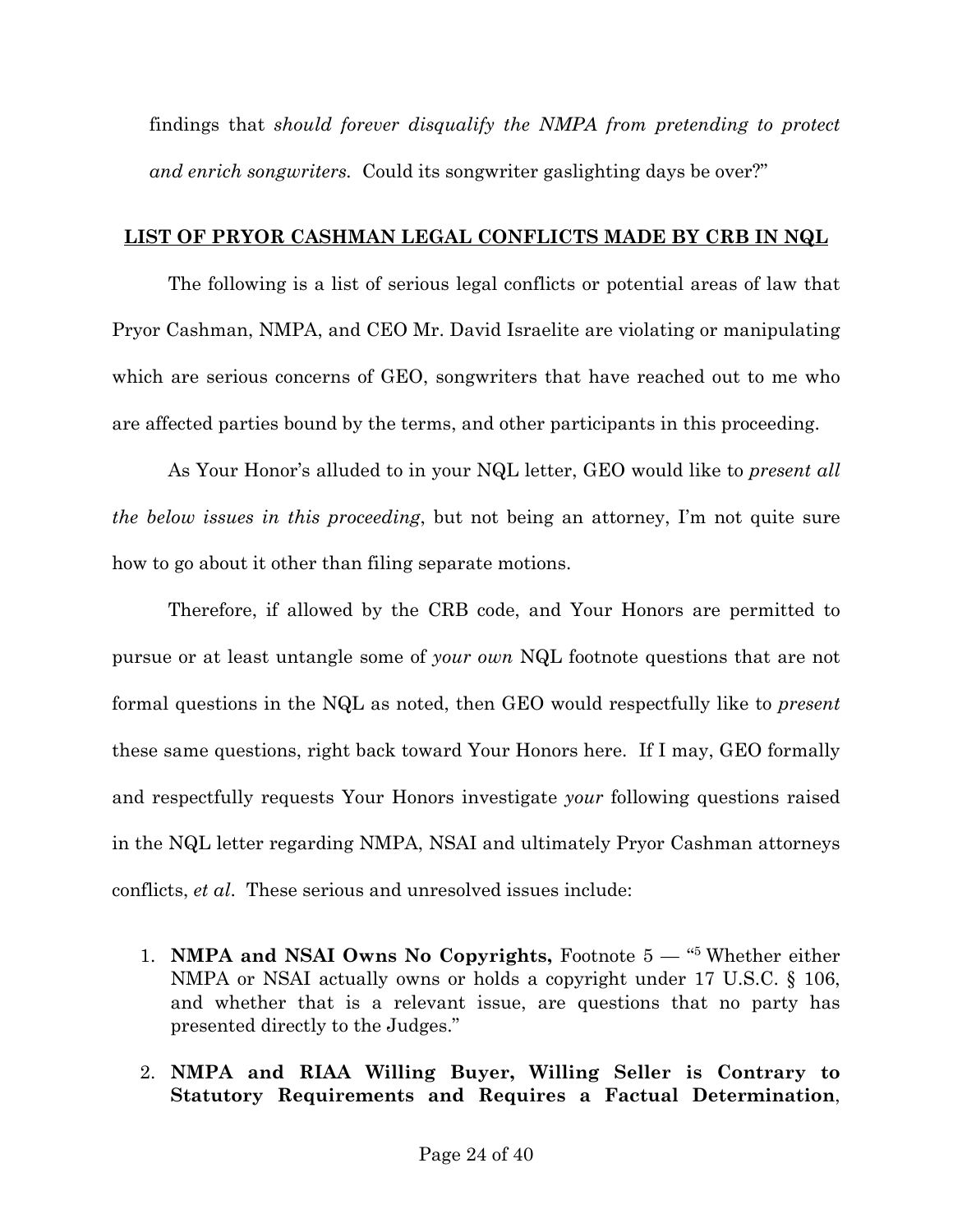Footnote 8 — "8 Some non-participant commenters alleged that the subject settlement was contrary to statutory requirements because it failed to meet the willing buyer-willing seller standard of section 115. *See* 87 Fed. Reg. at 18346. They alleged that the agreement rather represented a willing buyer*unwilling* seller arrangement. *Id.* The Judges did not decline the settlement on this basis. The willing buyer-willing seller valuation standard requires a factual determination. Unwillingness to accept a settlement does not render the settlement contrary to law."

- 3. **NMPA and RIAA Multiple "Disingenuous Arguments" Must Be Accounted For,** Footnote 9 — "9 This disingenuous argument ignores the fact that the settling parties were attempting to have the terms adopted as *statutory* rates and terms, binding on all licensors and licensees under section 115." (This disingenuous argument is just one of many in this proceeding.)
- 4. **NMPA and RIAA's "New" MOU is the Same Fraudulent "End Run" Around Rulings and License,** Footnote 10 — "10 The settling parties submitted a narrative description of the settlement as essentially a continuation of the *status quo* for subpart B configurations. They did not file or otherwise provide the Judges with any document incorporating all of the terms of the settlement. After comments objecting to the omission of the fourth iteration of the MOU, the settling parties provided the fourth iteration of the MOU to the Judges and the public as "Exhibit C" to their Further Comments. However, they did not provide (and still have not provided) to the Judges and the public at least three predecessor MOUs that were included by cross reference in the present MOU. The Judges were unable to determine what consideration would flow under the MOU and what impact, if any, that might have on license fees if the Judges were to adopt and apply universally the settlement. Ultimately, the Judges found they had insufficient information upon which to determine whether the settlement was contrary to statutory law, except with regard to 801(b)(7)(A). *See* 87 Fed. Reg. at 18349. This factual issue is, however, only one of the reasons the Judges declined to adopt the settlement as statutory rates and terms. The specific inclusion or exclusion of particular contractual terms is not a part of the Judges' referral of the legal question to the Register. *See* § 802(f)(1)(A)(i) (Judges may consult with Register on any matter other than question of fact). Nonetheless, the Judges found that non-party commenters and the objecting participant compiled a record sufficient to conclude on other grounds that the proposed settlement did not provide a reasonable basis for setting statutory rates and terms."
- 5. **Everything Pryor Cashman, NMPA, NSAI, RIAA, and the 3 JCRP File is an End Run around Ruling and License, Footnote 11** — "11 It might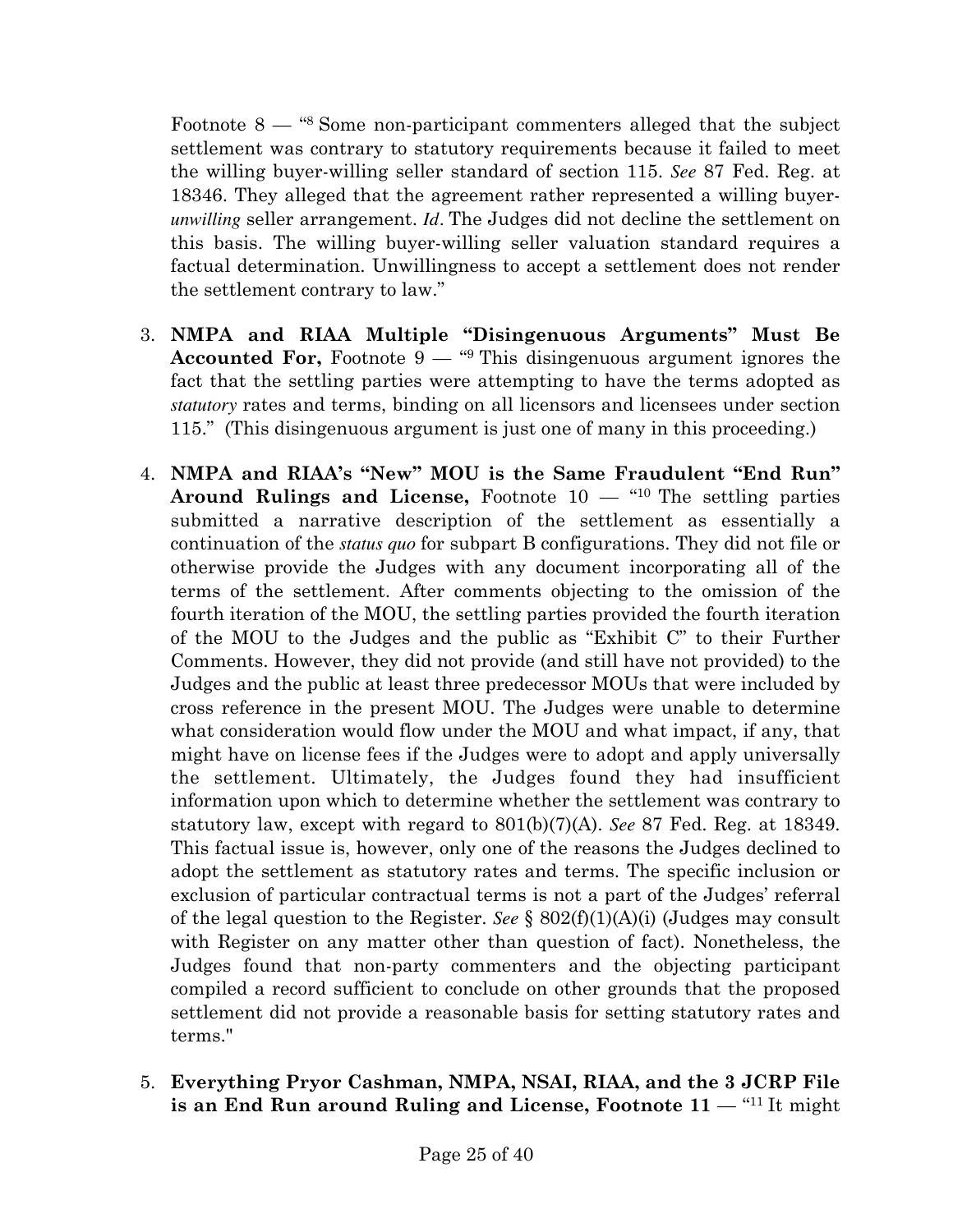be argued that the settling parties were attempting an end-run at modification of regulatory interest terms outside the statutory rate setting procedures. This is a legal question not as yet presented directly in this proceeding and not a part of the referred question."

6. **Do NMPA and NSAI Get Expressed Written Permission from Member Publishers and Songwriters, or Board of Directors When Signing Settlements and MOU Contracts?** Footnote 12 — "12 NMPA and NSAI signed the settlement agreement as "Copyright Owners." NMPA and NSAI are trade organizations representing member music publishers and member songwriters, respectively. The extent of their authority with regard to making contracts binding on their members is a mixed question of fact and law not a part of this referral."

A few additional concerns regarding NMPA and Pryor Cashman counsel are; Your Honors alluded that if any of the participants had any evidence of conflicts of interest regarding NMPA's activities representing both parties then to bring it forward and I believe I do, and as usual, it's hiding in plain sight on Pryor Cashman's own website and in the Mechanical Licensing Collective ("MLC") proceeding Docket 19-CRB-0009 AA, *et al*.

There are at least 4 conflicts I see by NMPA and Pryor Cashman counsel which are now being brought up in this proceeding by Spotify and others and I would like to add a few more to the list that I think are extremely significant and when you combine them all, the picture it paints is crystal clear — Pryor Cashman attorneys, NMPA, and CEO Mr. David Israelite think this is "their" rate proceeding, that the MMA is "their" baby, and therefore, the MLC is theirs, *and seems to be clearly under their control.* 

The most obvious conflicts and self dealing are: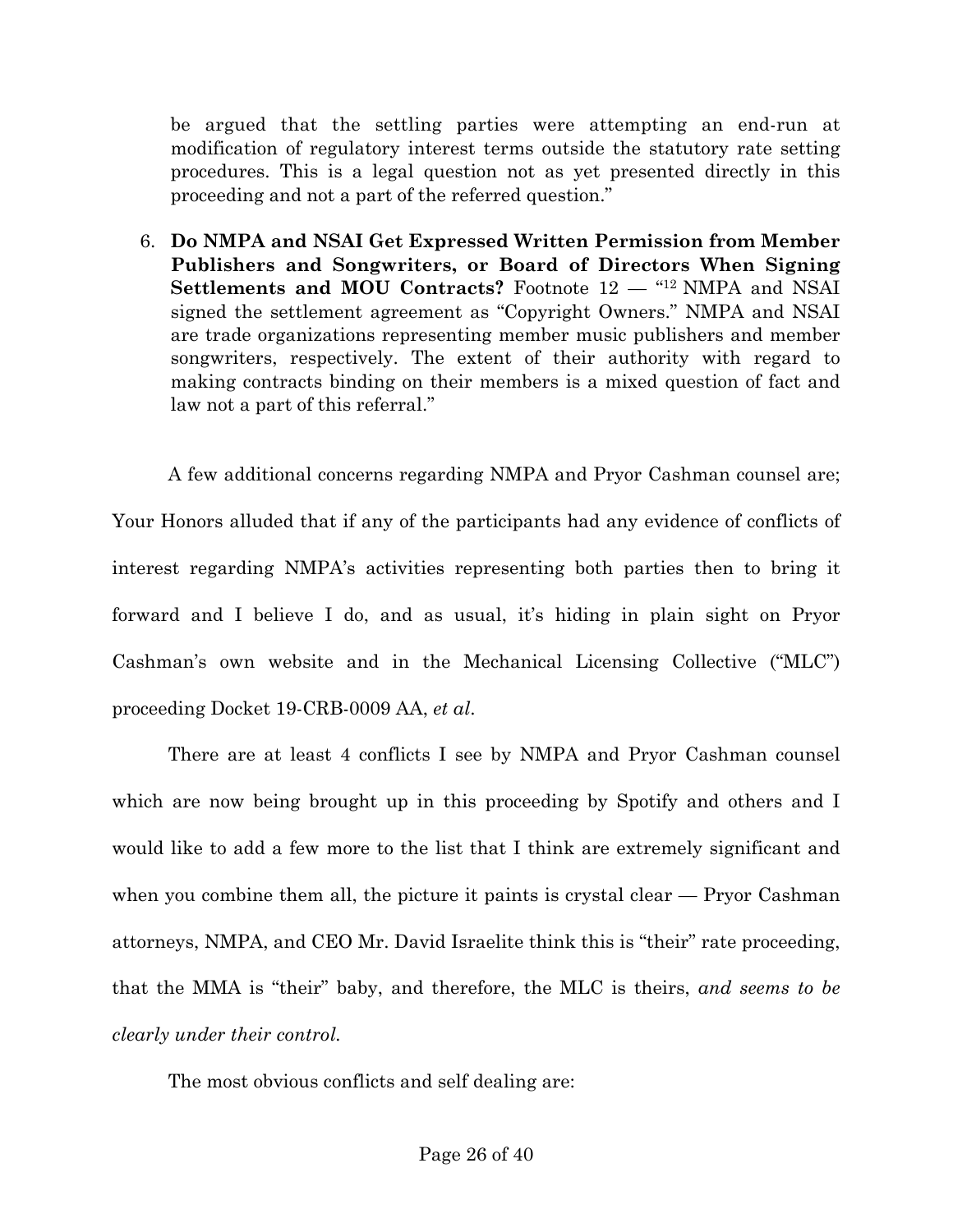- 1. It's established RIAA and NMPA (and Labels) are negotiating with themself in this proceeding and 3 prior Phonorecords proceedings which is fraud and a clear conflict of interest.
- 2. According to Pryor Cashman's own website and article titled "*High-Stakes Cases for High-Profile Music Clients"*, regarding partner Mr. Donald Zakarin, it clearly states up front that, **"Don is the go-to lawyer for major record companies, including Capitol Records, Sony Music, UM and Warner Music Group, as well as their most senior executives."**[12](#page-26-0) Therefore…

<span id="page-26-1"></span>a.) The 3 Major Record Labels are his PRIMARY clients on his website, then

b.) Mr. Zakarin also represents the Labels' "most senior executives," second.

c.) Third, Mr. Zakarin finally states he represents the 3 Major Publishing companies as his other tertiary clients and…

d.) Fourth, Mr. Zakarin finally gets around to representing lobbyist NMPA as his fourth tier of legal representation, after the 3 Record Labels, their most senior executives, their in-house publishing divisions, and finally the double-crossing lobbyists who are supposed to represent songwriters and publishers, but *actually represent* the 3 Major Labels, just like Mr. Zakarin.

This is stunning to me, and at the very least, Pryor Cashman are manipulating this process along with Mr. Israelite and the RIAA, and should be removed from any *dual roles* or c*lear conflicts* as seen by Your Honors.

<span id="page-26-0"></span>[<sup>12</sup>](#page-26-1) <https://www.pryorcashman.com/donald-s-zakarin>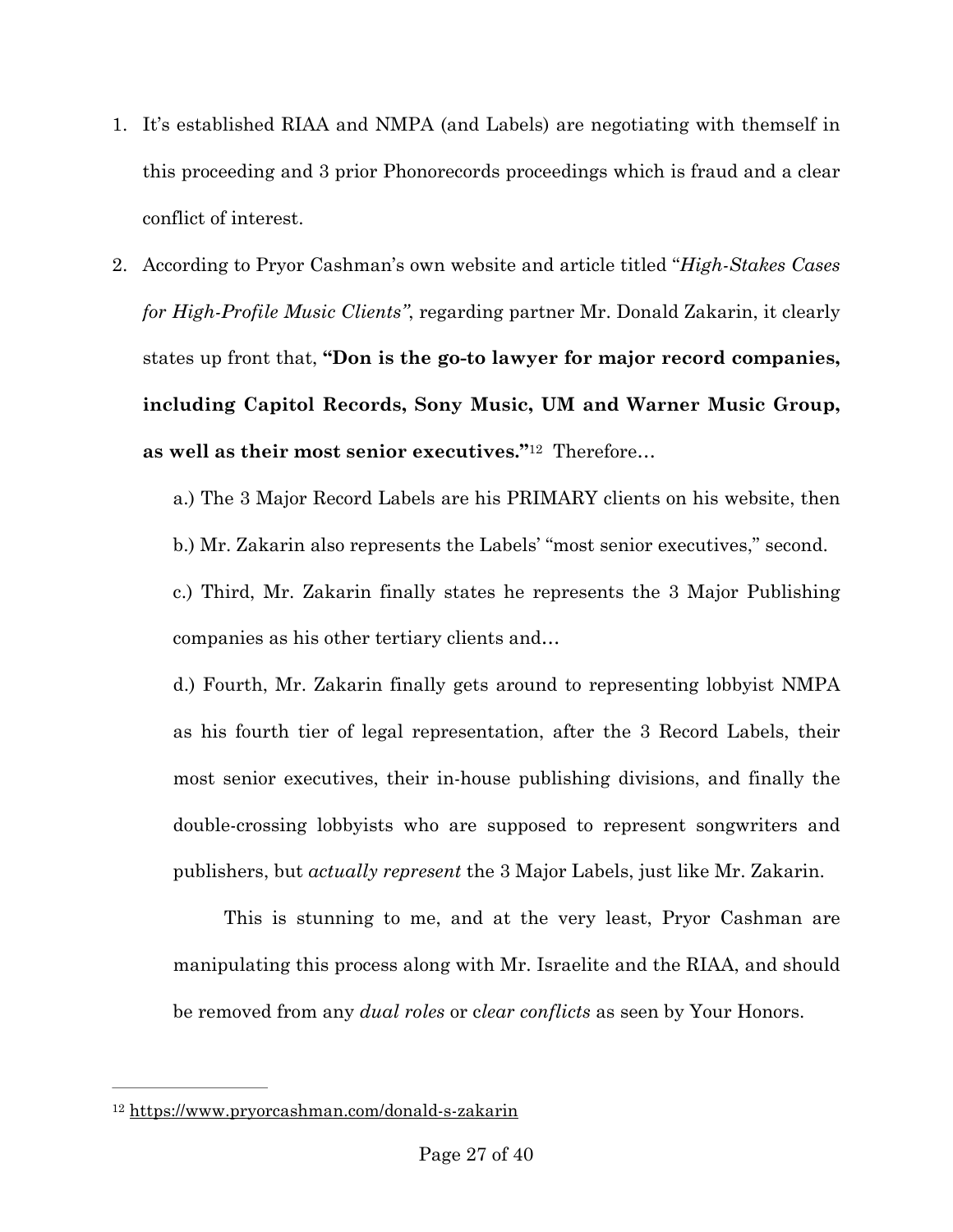- <span id="page-27-2"></span>3. In 2019 Mr. Scibilia and Mr. Semel got the Songwriters Guild of America ("SGA") dismissed from the MLC proceeding for "owning no copyrights"<sup>13</sup>[,](#page-27-0) which is as hypocritical as it gets considering NMPA and NSAI own no copyrights and therefore should be dismissed from *Phonorecords IV* on the exact same grounds, et al. This filing by NMPA to eliminate any competition or criticism during the 2019 MLC creation, against Commenter SGA, leaves this participant speechless and it's clear Pryor Cashman has additional, and multiple conflicts of interest outside of GEO's previous filings.
- 4. Mr. Semel is representing both the MLC as counsel, and counsel for the NMPA in this proceeding, who also created the MLC, and his *dual role must end*. Of course, this is now a hot topic in these proceedings and when combined with these other Pryor Cashman attorneys representing the 3 Major Record Labels first and foremost, there are multiple unethical legal conflicts at play here.
- 5. Mr. Semel also represents the major record labels FIRST in this interview with Bloomberg law, *Pryor Cashman Partners Take on Streaming Music Provers (1)* reads, "Scibilia and Semel, who joined Pryor Cashman in 2006 and 1998 respectively, *represent major record labels*, major music publishers—including Sony/ATV and Warner Chappell-and high-profile songwriters and performing  $artists." <sup>14</sup>$  $artists." <sup>14</sup>$  $artists." <sup>14</sup>$  (emphasis added)

<span id="page-27-3"></span><span id="page-27-0"></span><sup>&</sup>lt;sup>[13](#page-27-2)</sup> Reply To the SGA Opposition To The Motion to Dismiss Petitions To Participate filed by Mr. Scibilia and Mr. Semel in the Determination and Allocation of Initial Administrative Assessment to Fund Mechanical License Collective Docket No. 19-CRB-0009-AA

<span id="page-27-1"></span><sup>&</sup>lt;sup>14</sup> [https://news.bloomberglaw.com/us-law-week/pryor-cashman-partners-take-on-streaming](https://news.bloomberglaw.com/us-law-week/pryor-cashman-partners-take-on-streaming-music-providers) [music-providers](https://news.bloomberglaw.com/us-law-week/pryor-cashman-partners-take-on-streaming-music-providers) Feb. 25, 2020, by Mary Ellen Egan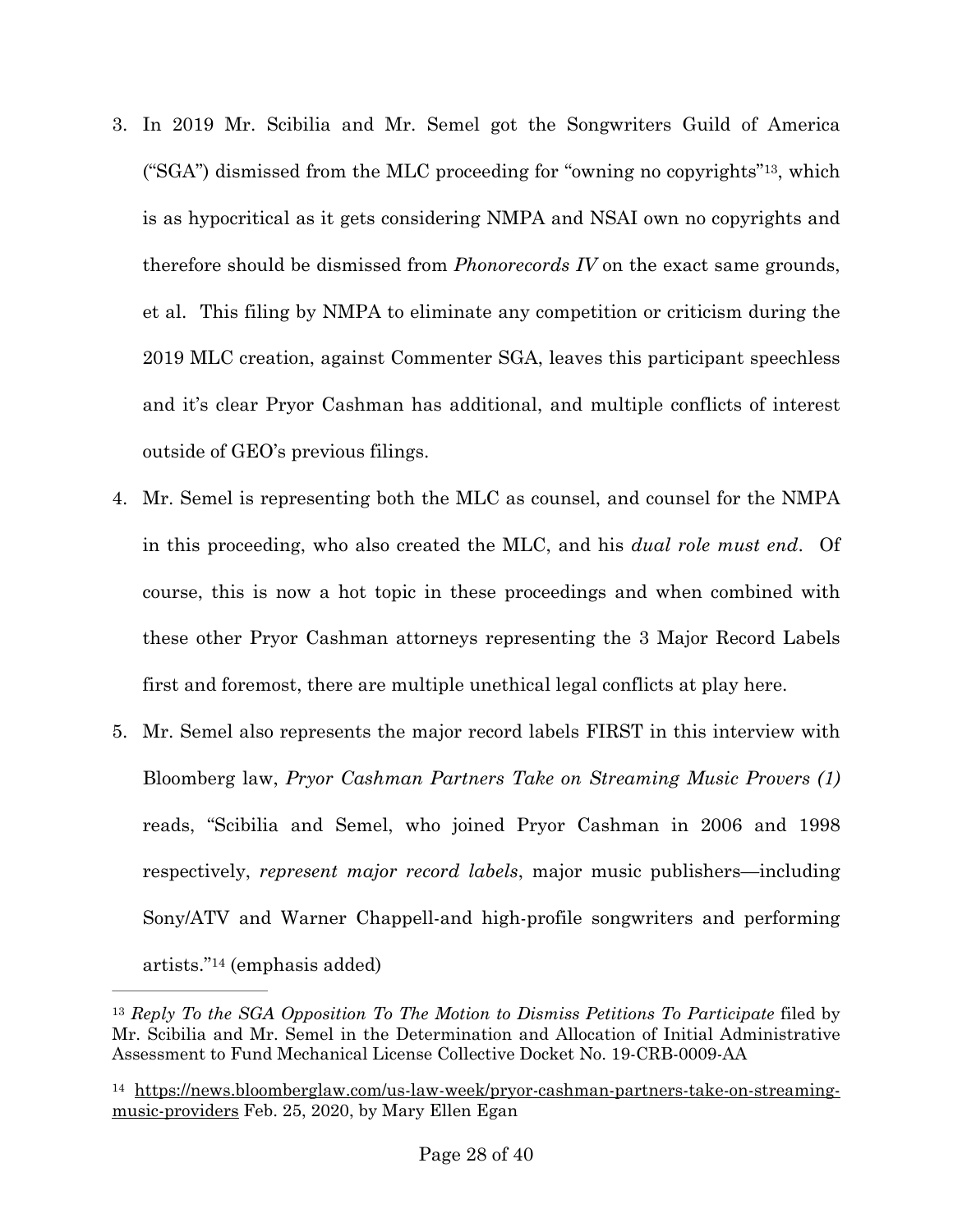The article also highlights up front that the "Duo crafted deal to create Mechanical Licensing Collective".

So, Pryor Cashman is clearly representing the 3 Major Record Labels FIRST, since that is their primary clientele. Pryor Cashman also represents EVERYONE in this proceeding except for GEO and the Services, and that is a serious conflict of interest for any lawyer, especially an experienced attorney *who knows better*.

<span id="page-28-7"></span><span id="page-28-6"></span><span id="page-28-5"></span><span id="page-28-4"></span>Mr. David Israelite is also a former DOJ attorney who knows better.

One other small conflict while we are at it is the MLC "data" is primarily populated on, the clearly corrupt, Harry Fox Agency data (*See 8 Mile v. Spotify* with attorney Richard Busch<sup>15</sup> <sup>16</sup>[\)](#page-28-1) which was owned by NMPA for decades, run by NMPA CEO David Israelite, offloaded to SESAC in 2015<sup>[17](#page-28-2)</sup>, and *HFA filings<sup>18</sup>* were directed *by Pryor Cashman counsel Mr. Zakarin, et al*.

Again, Pryor Cashman has the bases loaded, hiding in plain sight and now even more "end runs" around the statutory license and legal ethics.

<span id="page-28-0"></span><sup>&</sup>lt;sup>15</sup> [https://www.digitalmusicnews.com/wp-content/uploads/2019/08/Eminem\\_v\\_Spotify.pdf](https://www.digitalmusicnews.com/wp-content/uploads/2019/08/Eminem_v_Spotify.pdf)

<span id="page-28-1"></span><sup>&</sup>lt;sup>16</sup> <https://www.bbc.com/news/technology-49436077> Via HFA, Spotify streamed Eminem's songs *billions of times and claimed they couldn't find him to pay him*.

<span id="page-28-2"></span><sup>&</sup>lt;sup>17</sup> <https://musicrow.com/2015/07/sesac-to-acquire-harry-fox-agency-from-nmpa/>

<span id="page-28-3"></span><sup>&</sup>lt;sup>18</sup> <https://app.crb.gov/document/download/1850.pdf> HFA counsel Mr. Zakarin.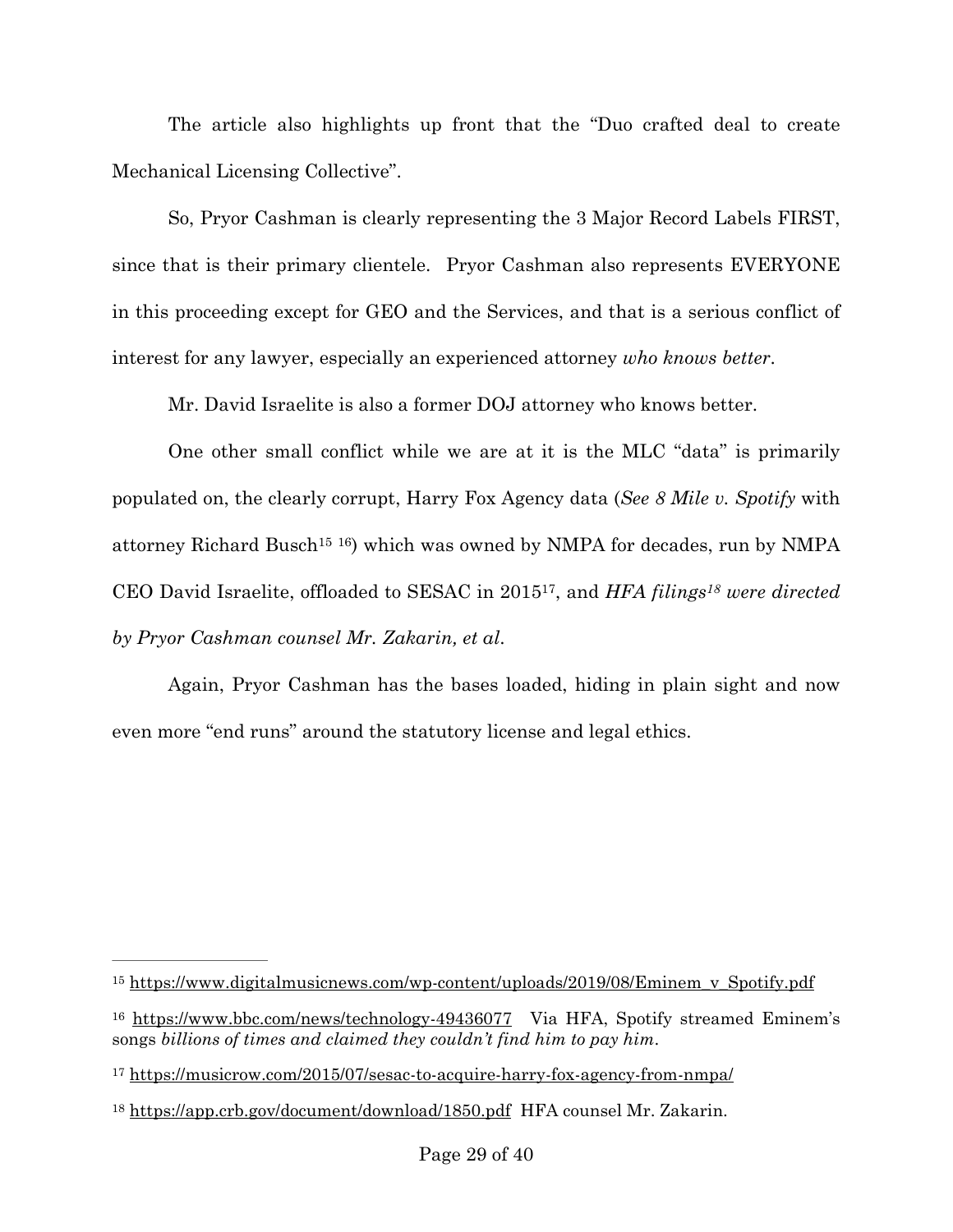#### **REASONS WHY "NEW" MOU IS UNREASONABLE AND MUST BE DENIED**

Many of the reasons to deny the fraudulent Settlement PS2 are the exact same reasons to as above to DENY this "new" MOU between these same parties negotiating with themselves.

Namely, this "new" MOU violates the No. 2 *Same Parties* rule under willing buyer, willing seller ("WBWS") which counsel for NMPA, NSAI, and RIAA clearly knew.

This MOU also seems to be a clear *quid pro quo* to once again freeze the 9.1 cent rate in exchange for Late Fee provisions of 18% interest and other substantial financial consideration *only benefiting members of NMPA* — and not all American songwriters and music publishers "subject to" the compulsory license under §115.

If true, that alone seems incredibly unfair considering this is a public proceeding to set rates for *all* American songwriters and music publishers inside the Copyright Office. This process was not designed to help lobbyists pay their \$2 million dollar salaries, or maybe it was?

All of these MOU issues seem extremely anti-competitive and a violation of antitrust laws. These issues are not *irrelevant* like NMPA once claimed to this Panel about the MOU and no longer do.

It's also important to note that this MOU 4 was *formerly secret*, and was only disclosed because of the First Round of Comments by a few songwriters, music attorneys, and our other trade organizations from around the world that spoke up.

They asked Your Honors to act, and you did.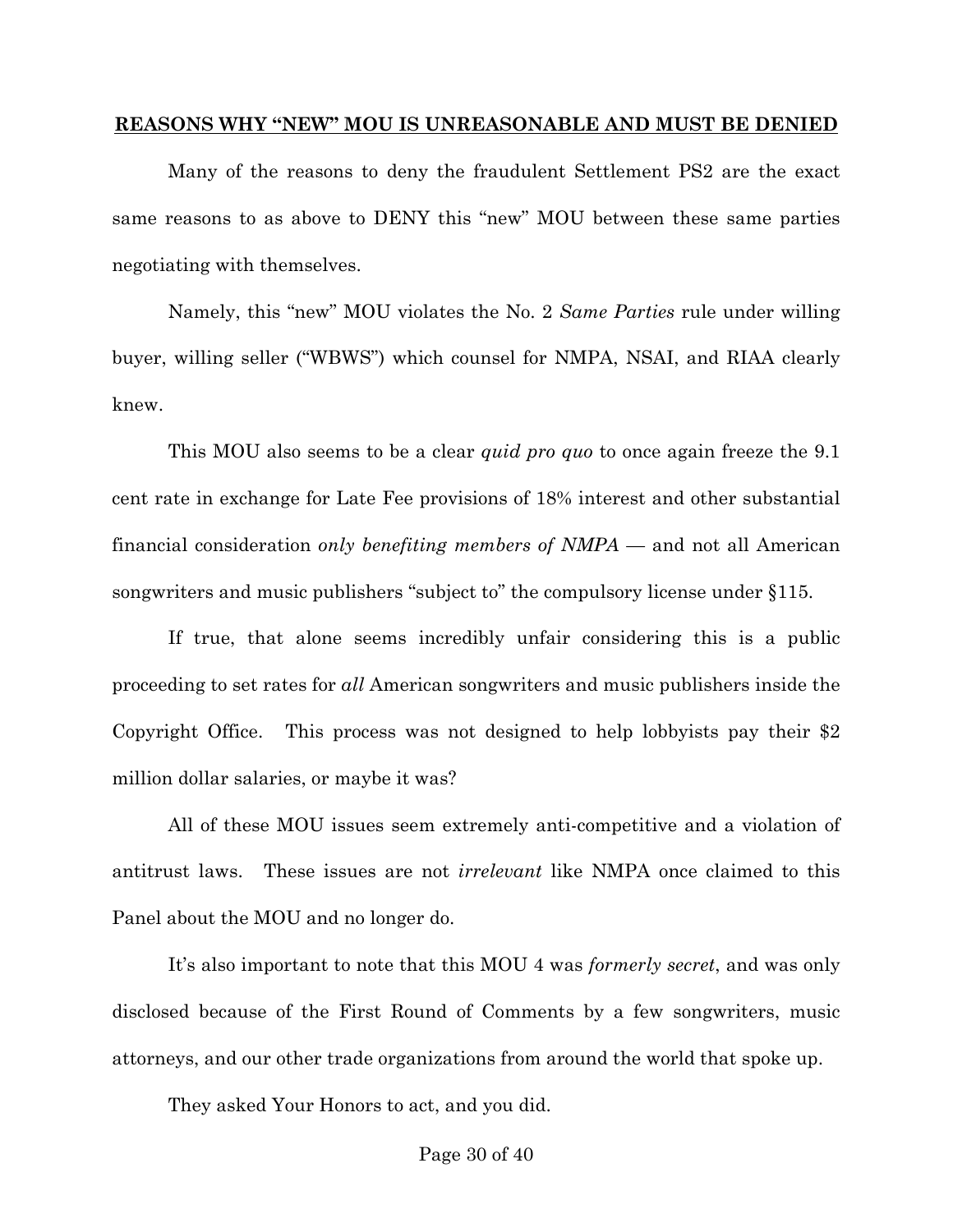Otherwise, the MOU would not have been disclosed and remained secret.

This is why in the last sentence of their August 10, 2021 Comment, counsel for NMPA, NSAI and RIAA implored the CRB to not only adopt their fraudulent settlement and secret MOU, but to get it done now…

"The Judges should adopt the Settlement, and they should do so *promptly* to streamline this proceeding in anticipation of the deadline for filing written direct statements." (emphasis added)

In other words, NMPA, NSAI, the RIAA and 3 Record Labels wanted the CRJ's to get this process over with as quickly as possible by "promptly" adopting their scheme.

Just as they are now in PS2 and the new MOu…

"The Parties respectfully request that the Judges expeditiously publish the royalty rates and terms described herein and set forth in the Attachment (the "Settlement") in the *Federal Register* for notice and comment in accordance with 17 U.S.C. § 801(b)(7)(A) and 37 C.F.R. § 351.2(b)(2) and adopt the Settlement industrywide as the statutory royalty rates and terms for Subpart B Configurations."

"Accordingly, the Parties are pleased to have reached the Settlement, and respectfully request that the Judges (1) publish the Settlement for comment expeditiously; (2) promptly adopt the Settlement in its entirety as the Subpart B Configuration Rates and Terms; and (3) stay and not move forward with litigation of statutory royalty rates and terms for Subpart B Configurations while the Settlement is under consideration."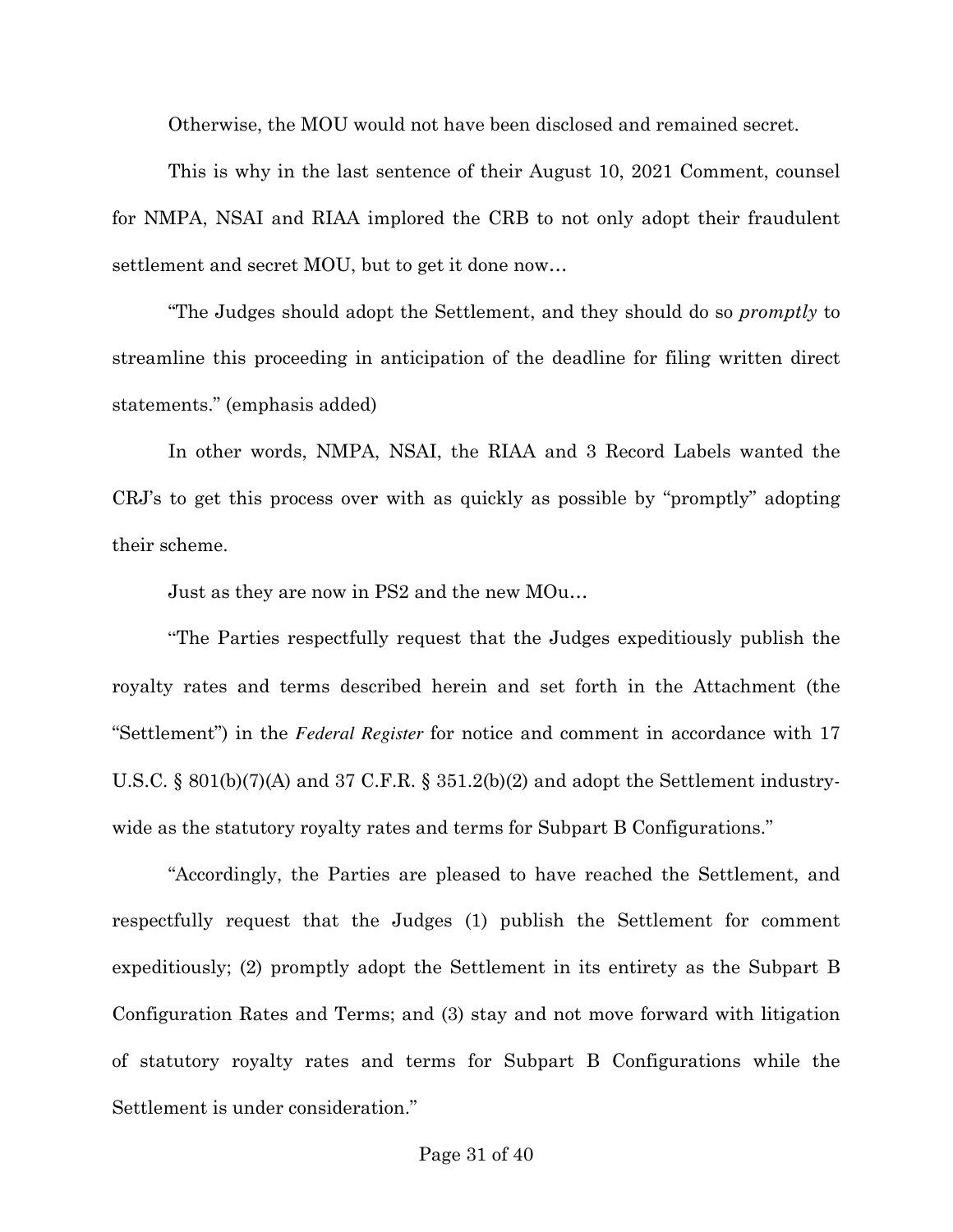These proceedings are designed to help songwriters, not legally steal the value of their copyrights and property by fraudulent attorneys and lobbyists who claim to be working for the economic interest of songwriters, but are clearly not. It's pure nonsense what these same lobbyists and attorneys have been able to get away with this since 2006 and before. We songwriters beg Your Honors to please finally put a stop to these legal tricks, and help us songwriters get a minimum statutory rate that we can count on and not manipulated in the future by these same lobbyists, labels, and lawyers.

# **NEW MOU IS CLEARLY A QUID PRO QUO WITH 3 MAJOR LABELS AND IN NMPA'S OWN WORDS**

In 2009, NMPA set up a website to direct publishers to their new "MOU 1 NMPA Late Fee Program Group 2" at [www.NMPALateFeeSettlment.com](http://www.NMPALateFeeSettlment.com) which has a few paragraphs titled, "What is the NMPA Late Fee Program about?"[19](#page-31-0)

*Participant NMPA clearly states in their own words* that the MOU is **"in exchange for waivers of certain late fees thought 2012"** and that is an exchange of one consideration for another consideration, or a *quid pro quo.*

<span id="page-31-1"></span>"In exchange for waivers of certain late fees through 2012, the Record Companies had to comply with the provisions of the MOU, including paying participating music publishers and foreign societies their respective publisher share of accrued P&U Royalties."

Apparently, there are *more* exchanges of consideration or *quid pro quos* that many of todays Commenters pointed out and explained much better than I,

<span id="page-31-0"></span><sup>&</sup>lt;sup>[19](#page-31-1)</sup> http://nmpalatefeesettlement.com/group\_2/faq.php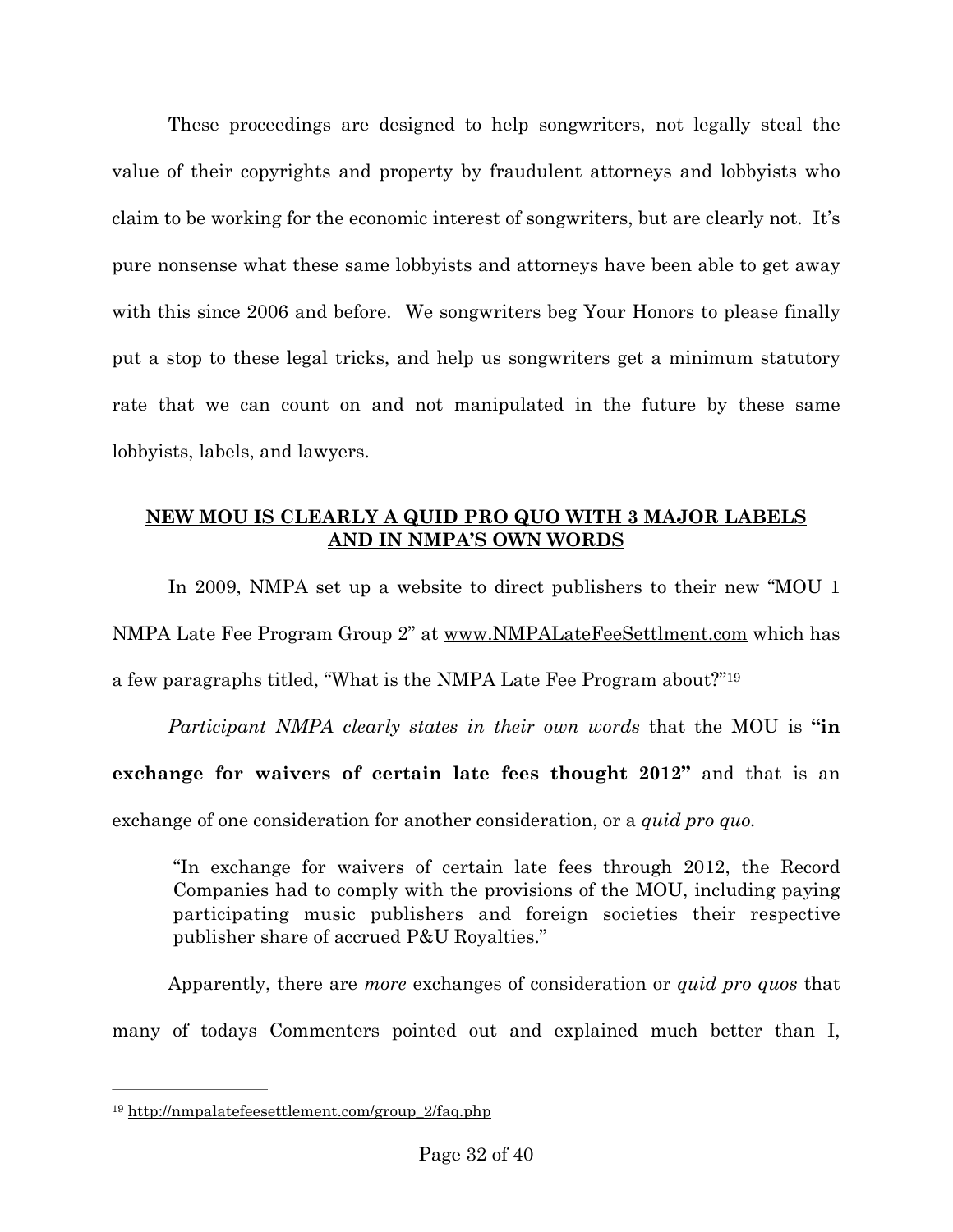especially attorney Ms. Gwendolyn Seale at link [https://app.crb.gov/document/](https://app.crb.gov/document/download/25938) [download/25938](https://app.crb.gov/document/download/25938) who's Comments I 100% endorse and would join with as a Participant if allowed.

I hope her original Comments as well as attorney Mr. Chris Castle and songwriters, plus songwriter and SGA President Rick Carnes who joined with many songwriter trade groups, are all considered, once again since the reasons for denying for the old MOU have not changed.

As GEO stated before, how do you hold a law license and conveniently forget about a couple hundred million-dollar in MOU payments, then have the audacity to claim that is irrelevant to the Settlement?

Late fees of 1.5% are NOT royalties and these are not shared with songwriters, *so that was additional consideration that was paid to the major publishers by the major labels in return for a static 9.1 cent rate being excepted for another 5 years* — and this is a violation of the statutory license set by Your Honors and classic right pocket, left pocket *fraud that they have been getting away with since 2006.*

Side deals, like the MOU, are not appropriate and especially when everybody does not participate, and especially when these side deal MOU's are not disclosed.

The MOU is clearly part of any Settlement and a private, end run around the statutory license as Your Honors stated.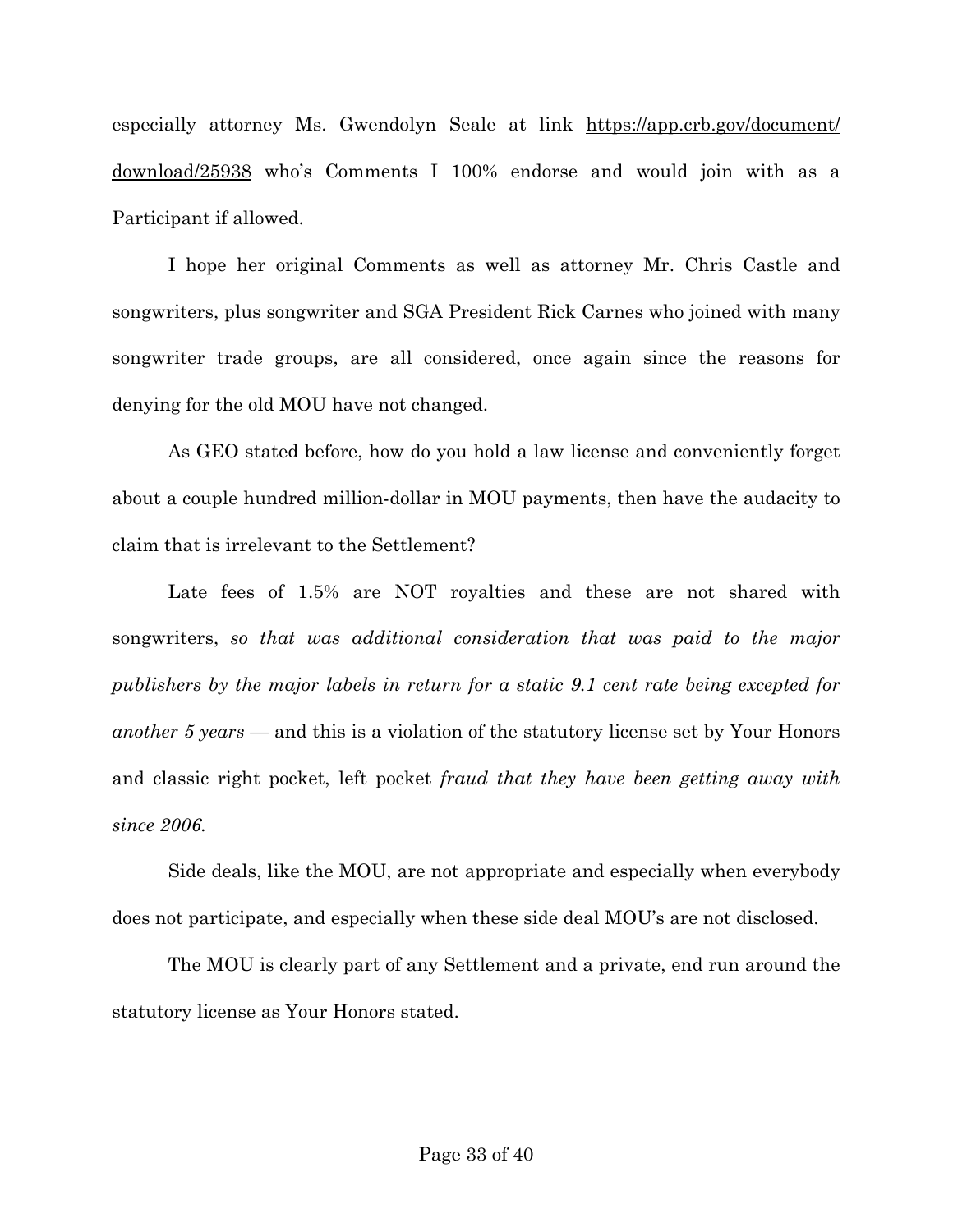## **OTHER REASONS TO DENY NMPA, NSAI & RIAA "NEW" MOU & PS2**

In the Phonorecords III determination, Your Honor's wrote:

"But, Mr. Johnson has not even hinted at evidence to support his argument that the representative negotiators are engaged in anti-competitive price-fixing at below-market rates. The very definition of a market value is one that is reached by negotiations between a willing buyer and a willing seller, with neither party being under any compulsion to bargain."

As stated by GEO before in the last PS1 Comments, I think I've proven this issue here, and that NMPA, NSAI, RIAA, their counsel, and the 3 Major Record Labels *are engaged* in anti-competitive price-fixing of not only *all their own*  publishing divisions and songwriters, but *all their American competitors*, et al.

It's an unwritten pact, like professional wrestling, that the publishers always lose to the record labels, and that is now clear.

NMPA and NSAI claim they have a "significant interest in this proceeding", yet I would argue that they don't.

NMPA and NSAI do not represent American songwriters, only foreign owned corporations that literally pay their salaries, including Mr. David Israelite's \$2 million-dollar yearly salary (or more).

So, American lobbyists getting paid millions of dollars to help foreign corporations is one additional reason this 'new" MOU and PS2 should be denied in its entirety.

If NMPA were representing American songwriters and really "protecting and advancing" our "interests" they would be fighting to increase the 9.1 cent rate instead of spending hundreds of thousands of dollars on counsel to *fight against* any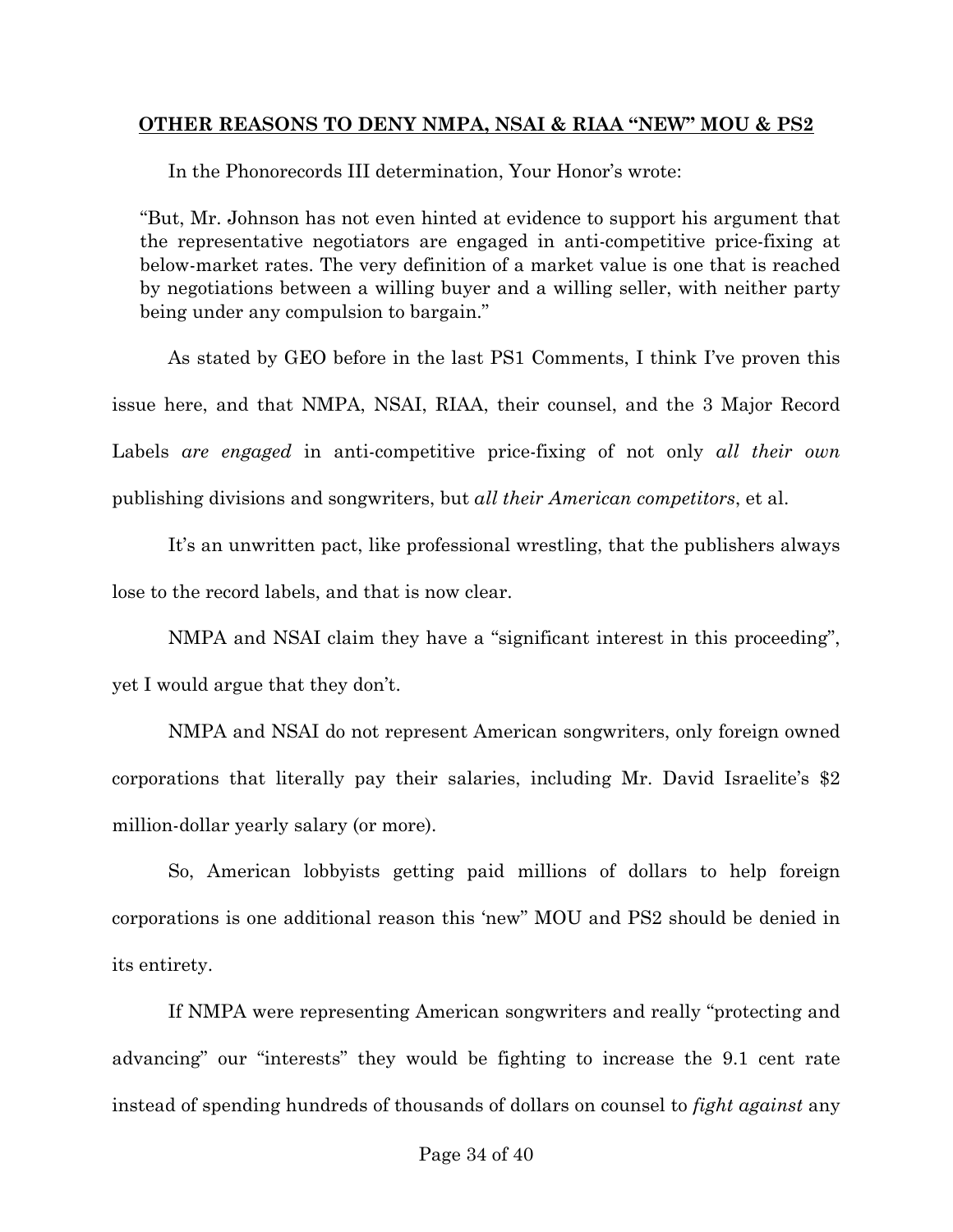rate increase in the 9.1 cents in *Phonorecords III* and *IV*, or working to get rid of all sales.

As I have written before, why would NMPA and NSAI spend so much money paying counsel to STOP the raising of the 9.1 cents in 2 separate rate proceedings if they actually advocated for the "economic interests" of songwriters, which they have fraudulently claimed to this Panel and in public?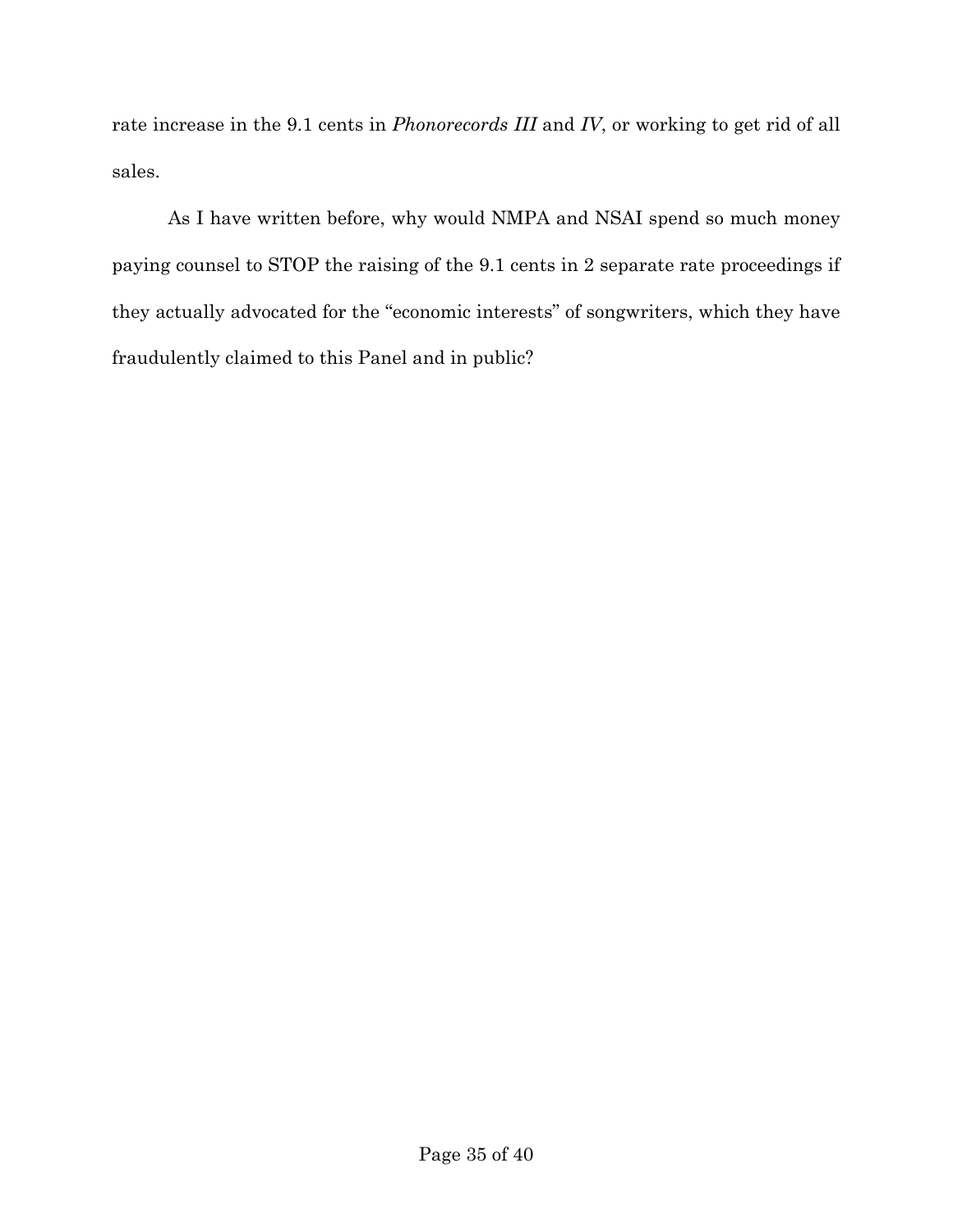# **BMG STATEMENT IS THE NORTH STAR IN THIS PROCEEDING WITH A PERFECTLY STATED PRESS RELEASE THAT ALSO CALLS FOR THE 3 MAJOR LABELS TO FINALLY ABOLISH THE CONTROLLED COMPOSITION CLAUSE AT 75% PERCENT OF THE STATUTORY RATE**

<span id="page-35-3"></span>In response to the Judges' March 30, 2022 ruling and the recent filing of The Participants' new PS2, the *world's 3rd largest music publisher*, and *the world's number 1 independent music publisher*, Bertelsmann Music Group ("BMG") issued a brilliant press release on March 6, [20](#page-35-0)22, that *perfectly states<sup>20</sup>* the issues regarding the 3 Major Labels, NMPA, NSAI, RIAA, their counsel, their conflicts, as well as "static"Subpart B issues.<sup>21</sup> I realize the CCC is not relevant now, but BMG said it.

<span id="page-35-5"></span><span id="page-35-4"></span>BMG's statement is entirely relevant to the new PS2 and MOU since *BMG is the largest independent music publisher in the world*<sup>[22](#page-35-2)</sup> and their statement specifically concerns PS1, the 9.1 cent mechanical rate, but also the actions of the labels and lobbyists, and what I might consider BMG's "testimony".

GEO would like to "formally" enter BMG's statement here in the record and if allowed, GEO would like to *join* with BMG's statements as a participant since I could not have said my arguments in this rate proceeding any better. (*See* below)

What is relevant is BMG "slams" the 3 Major Labels and their lobbyists for turning a "blind eye" to songwriters here and then tells the Labels to "*show further* 

<span id="page-35-0"></span> $20$  <https://www.bmg.com/us/news/bmg-statement-us-mechanical-royalty-rates.html>March 6, 2022 Press Release by BMG. *US: BMG Statement on Proposed Settlement on US Mechanical Royalty Rates.*

<span id="page-35-1"></span> $21$  "industry consensus that turned a blind eye to what has been a 15-year pay freeze for songwriters." BMG Statement.

<span id="page-35-2"></span><sup>&</sup>lt;sup>[22](#page-35-5)</sup> BMG is really a *major* music publisher and their entire statement is 100% on point.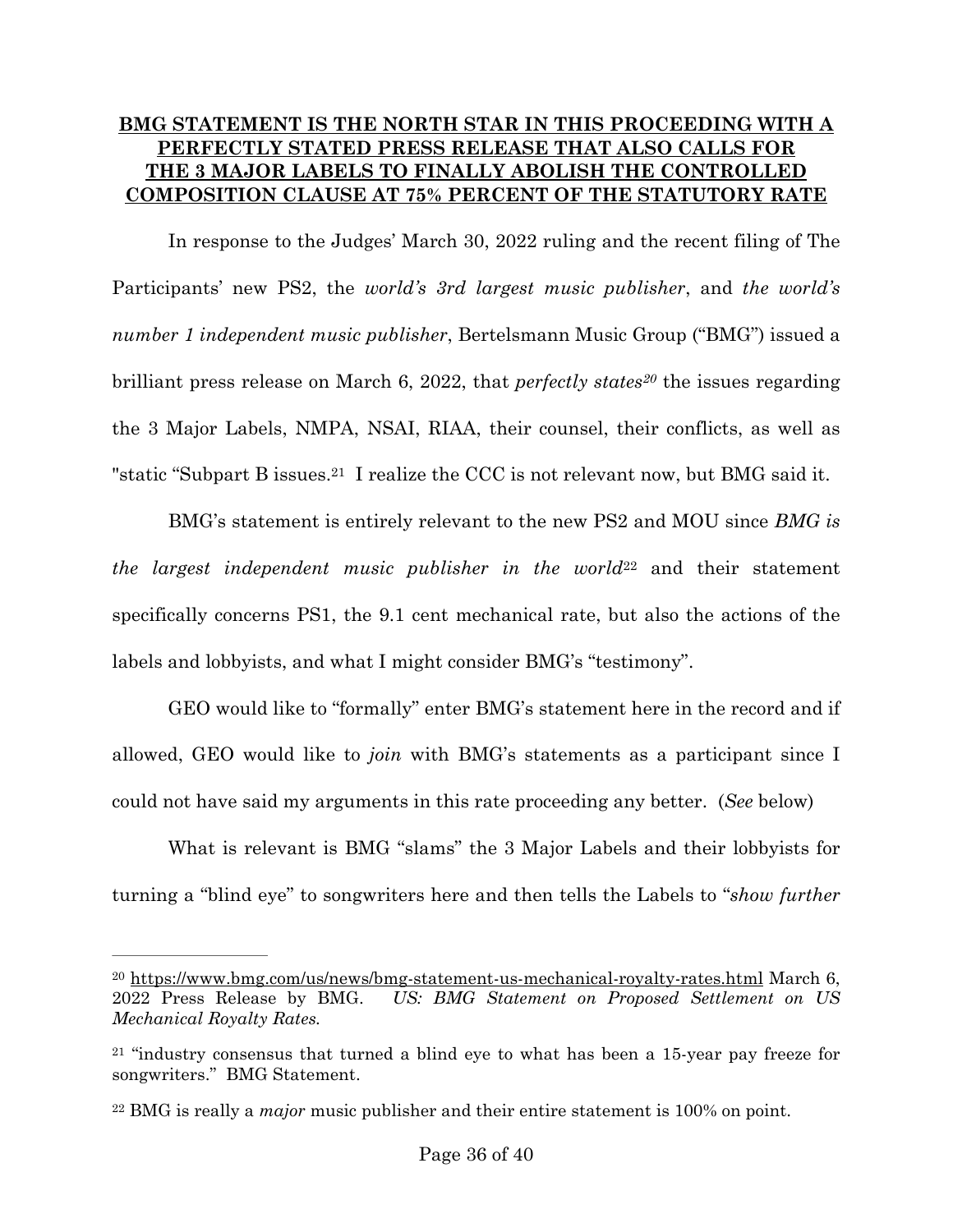<span id="page-36-2"></span>*humility*" by finally *abolishing all* remaining *controlled composition clauses* ("CCC") at75% of the statutory license, just as BMG had led the way and abolished<sup>[23](#page-36-0)</sup> all CCC's in all of their contacts, primarily from older purchased catalogs.

BMG estimates that these old CCC's "still cost songwriters around \$14 million across the US industry last year." The 3 Major Labels could easily end CCC's in any new voluntary settlement and in the opinion of many, they must end.

Why I bring this up is I specifically asked counsel for RIAA, RCP, and NMPA/ NSAI if they would include an *elimination* of any old CCC's in old contracts in any new Settlement. As usual, The Participants just had NMPA counsel call me to see if I would *join* their new PS2 motion, with no mention of the CCC, no negotiation, nor acknowledgment of any of the issues I asked them to address in good faith.

GEO absolutely agrees with BMG and respectfully requests from Your Honors that if legal, despite CCC's being private contracts, but since CCCs *are* still attached to the compulsory license, if there anything Your Honors or the CO can do to help eliminate CCCs, we would very grateful. And in light of they *were only designed to eliminate inflation indexing by the CO in 1978, by record executives*<sup>[24](#page-36-1)</sup>.

<span id="page-36-3"></span>As BMG states, the CCCs are "unfair and anachronistic…deductions which are solely designed to depress songwriter earnings".

<span id="page-36-0"></span>[https://completemusicupdate.com/article/bmg-to-eliminate-controlled-composition-](https://completemusicupdate.com/article/bmg-to-eliminate-controlled-composition-deductions-in-all-record-contracts/) [23](#page-36-2) [deductions-in-all-record-contracts/](https://completemusicupdate.com/article/bmg-to-eliminate-controlled-composition-deductions-in-all-record-contracts/) October 9, 2020, by Andy Malt, Complete Music Update, *BMG to Eliminate 'Controlled Composition' Deductions in All Record Contracts*.

<span id="page-36-1"></span> $24$  The CCC was created by former CBS Records executive, Mr. Walter Yetnikoff and one other executive, as I understand it.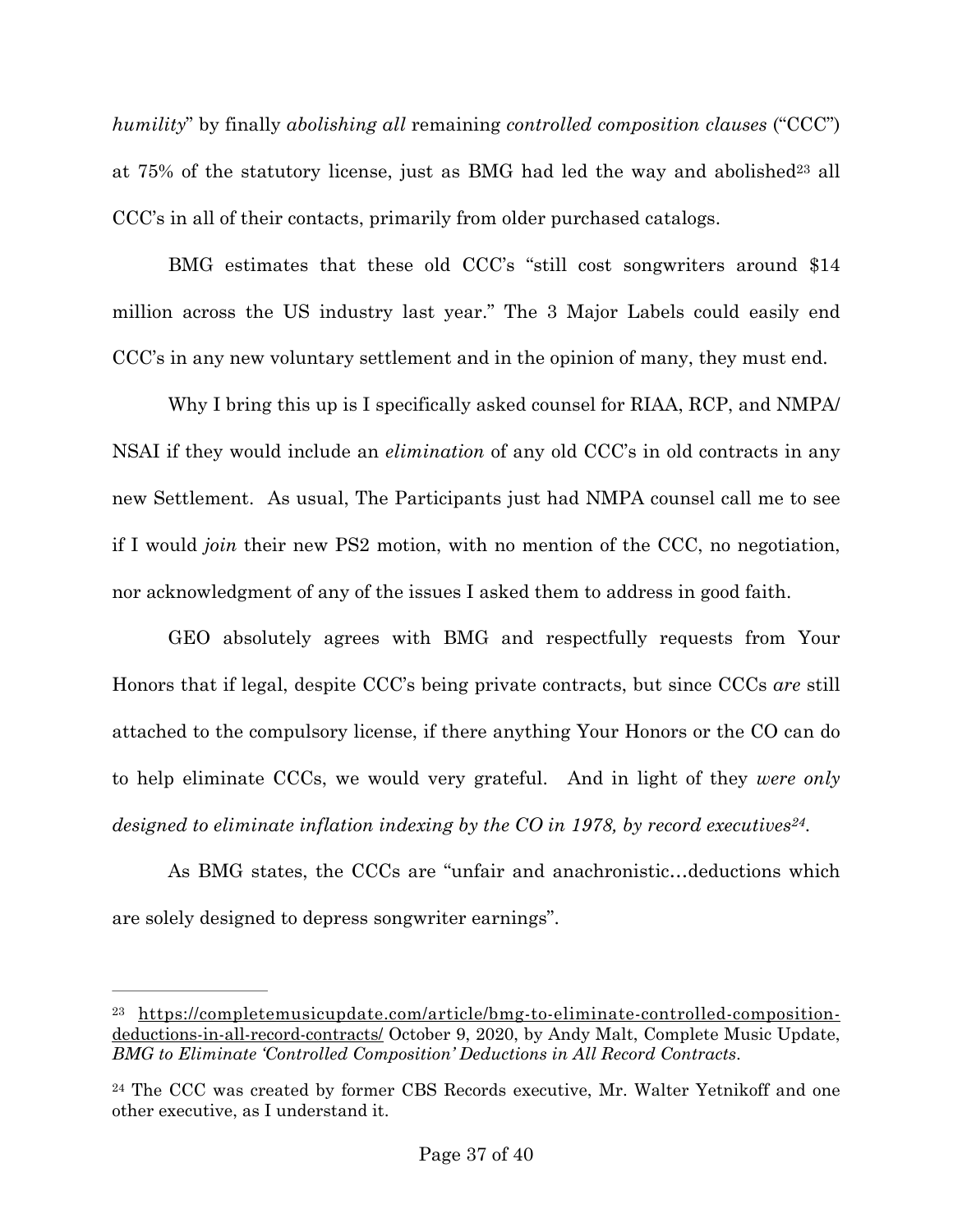# **US: BMG STATEMENT ON PROPOSED SETTLEMENT ON US MECHANICAL ROYALTY RATES**

"The entire songwriter community owes a huge debt of thanks to those who fought for this increase in the face of the opposition of major record companies and indifference of music publishers.

Thanks to them, songwriters will get an effective 32% rate increase on the current 9.1 cents a track mechanical rate for physical products and downloads in the US.

Without their belief and commitment, the RIAA (representing record companies) and the NMPA (representing music publishers) would not have been forced back to the negotiating table.

Music companies have a duty to stand up for artists and songwriters. That is why BMG has put fairness at the heart of our agenda ever since we started business in 2008.

We regret on this occasion that we did not speak out earlier and more robustly against an industry consensus that turned a blind eye to what has been a 15-year pay freeze for songwriters.

More broadly, this case again highlighted the dismissive approach of record companies toward songwriters who just a month ago entered a motion designed to exclude the vast majority of songwriters from benefiting from any rate increase.

Thankfully, they have backed down. They could show further humility by following [BMG's example](https://www.bmg.com/news/control-composition-us.html) in abandoning unfair and anachronistic controlled composition deductions which are solely designed to depress songwriter earnings.

This episode should be a wake-up call for all those in the industry who fail to match fine words about the value of music with a concern for the people who actually create it."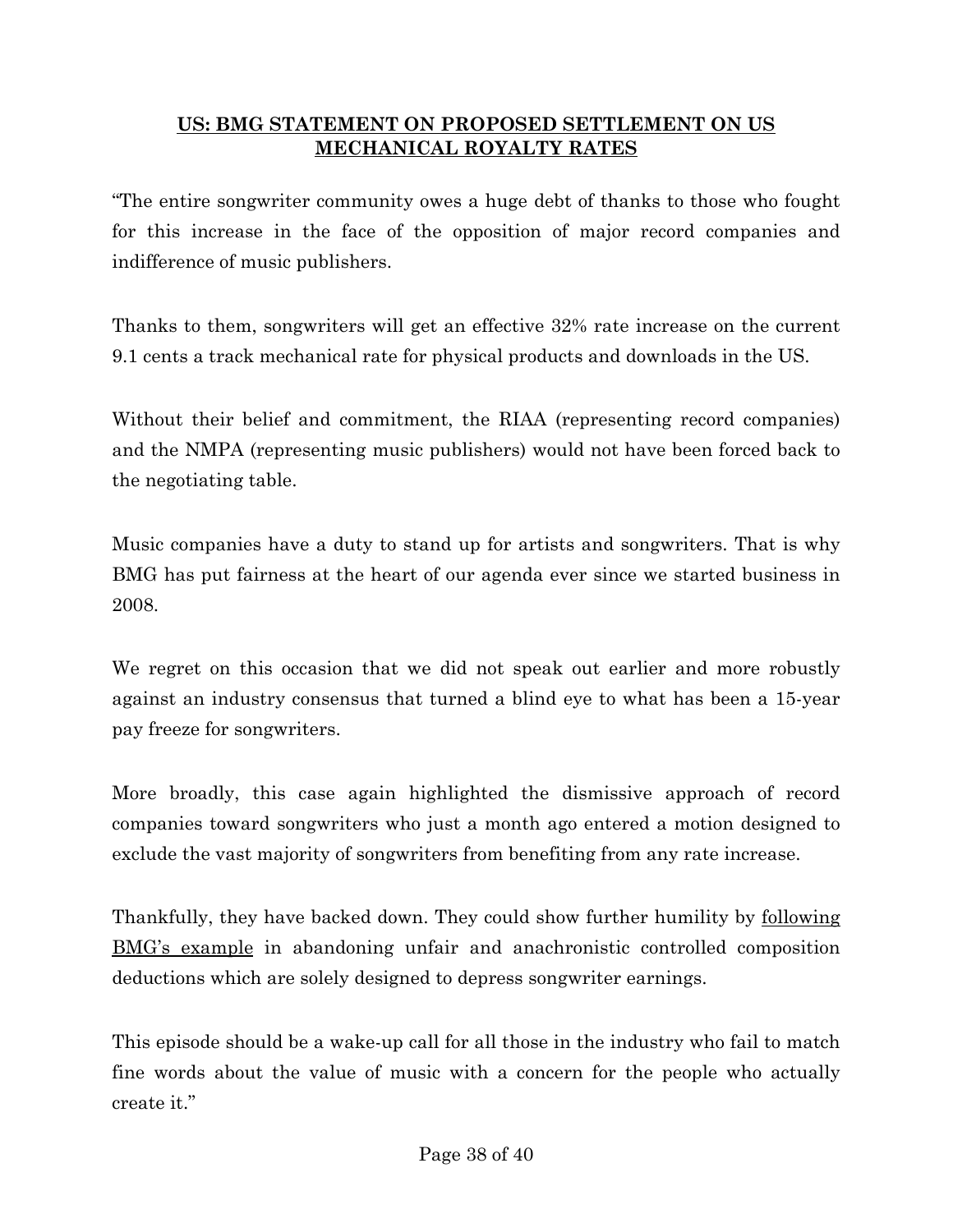## **CONCLUSION**

GEO respectfully requests that Your Honors' DENY the *Proposed Settlement 2* for the exact same unchanged conflicts of interests and "unreasonable" selfdealing reasons you denied *Proposed Settlement 1*, except for the "static rate"  $i$ ssue $25$ .

<span id="page-38-1"></span>The Participants *offer no legal basis* nor good cause to publish their *Proposed Settlement 2 in the Federal Register as well as no legal basis in defense of their laundry list of self-dealing conflicts of interest and vertical integration "warning flags".* 

The Participants also *offer no legal basis* to overturn or even legally defend against Your Honors' March 30, 2022 ruling and also why GEO respectfully requests that Your Honors DENY this unreasonable PS2.

Their *Emergency Motion* should be ruled on by the Register and Copyright Office counsel in a final answer to the NQL, as well as Your Honors in a final Order.

The public should also have the benefit of the full record in its entirety.

One of the fundamental reasons why we have courts in this country is so that we can eventually get to the truth, or as close as we can.

In addition, if Pryor Cashman counsel are continually permitted to hide, censor, redact, or deceive all of us about the basic facts and evidence, then the

<span id="page-38-0"></span>[<sup>25</sup>](#page-38-1) While the static rate issue seems solved, it is still fraught with *no negotiation or mention* of arcane controlled composition clauses, old rate set date issues and possibly a new controlled compositions clause by the 3 Labels to shave the statutory rate set by Your Honors in response to the new static rate ruling and new Subpart B rate, and as another "end run".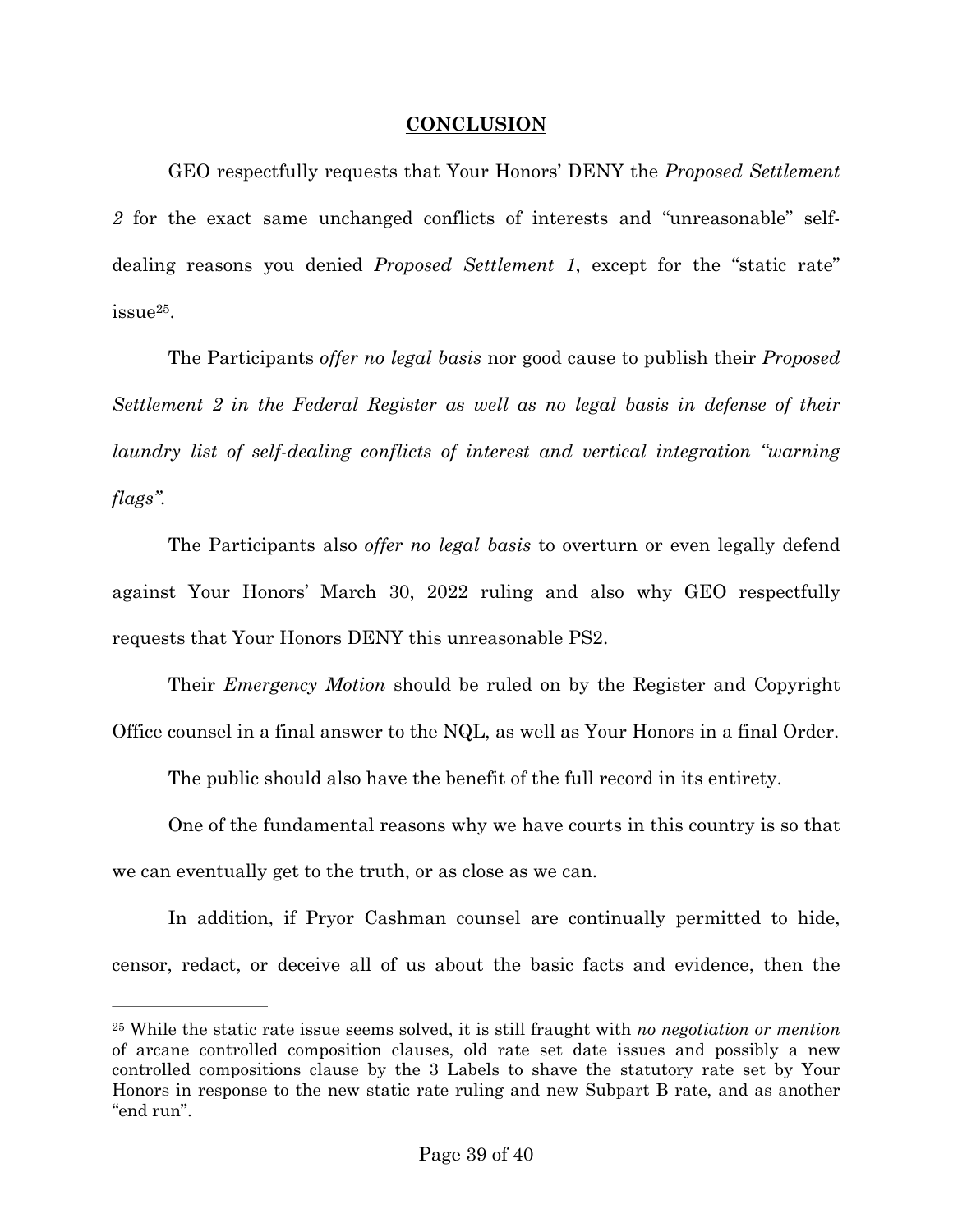songwriters who are effected by this behavior and bound by the license *can never get to the truth, nor get an honest and full statutory rate set by Your Honors*.

This is also why it's important to DENY the *PS2* so that songwriters and publishers can ensure that their own statutory rate will be bonafide and reasonable for Subpart B, without any old or new controlled composition clauses ("CCC"), rate set dates, or other strategies to reduce or deduct from the statutory rates and terms Your Honors determine in this rate proceeding.

In conclusion, GEO respectfully submits this Opposition or Motion to Deny the "voluntary" *Proposed Settlement 2* (PS2), the "new" unchanged MOU, and therefore respectfully requests that Your Honors DENY the new unreasonable "settlement" in full, for the above mentioned good reasons, and for good cause.

> By: */s/ George D. Johnson*  George D. Johnson, Pro Se an individual songwriter and publisher d.b.a. George Johnson Music Publishing PO Box 22091 Nashville, TN 37202 E-mail: **[george@georgejohnson.com](mailto:george@georgejohnson.com)** Telephone: (615) 242-9999

> > *George D. Johnson (GEO), an individual songwriter and music publisher d.b.a. George Johnson Music Publishing (GJMP) (formerly BMI*)

Thursday, May 19, 2022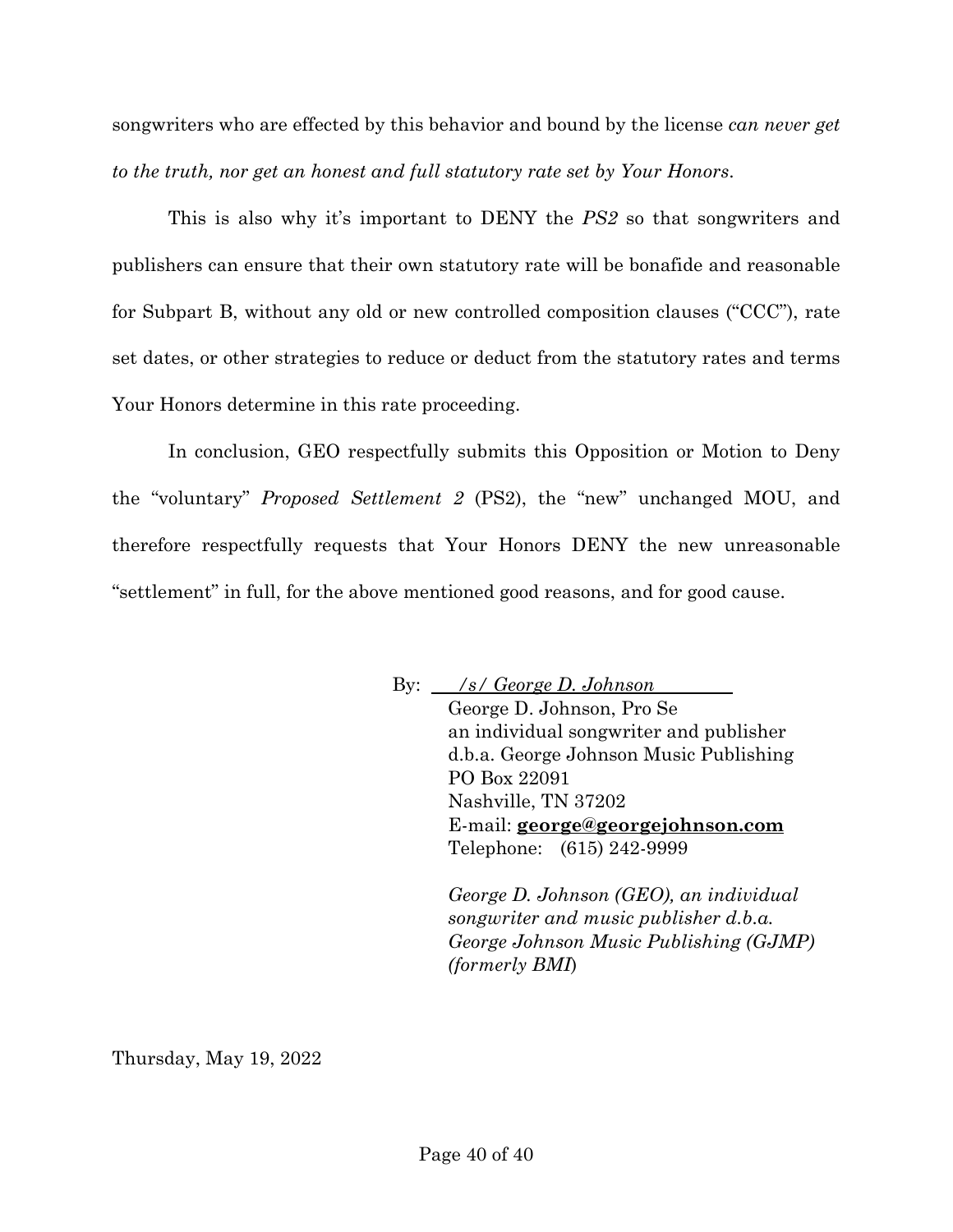# Proof of Delivery

 I hereby certify that on Thursday, May 19, 2022, I provided a true and correct copy of the George Johnson's Response in Opposition or Motion to Deny Fraudulent Proposed Settlement 2 (PS2) and New MOU to the following:

 Spotify USA Inc., represented by Joseph Wetzel, served via E-Service at joe.wetzel@lw.com

 Sony Music Entertainment, represented by Steven R. Englund, served via E-Service at senglund@jenner.com

 Joint Record Company Participants, represented by Susan Chertkof, served via E-Service at susan.chertkof@riaa.com

Zisk, Brian, represented by Brian Zisk, served via E-Service at brianzisk@gmail.com

 Google LLC, represented by Gary R Greenstein, served via E-Service at ggreenstein@wsgr.com

 Amazon.com Services LLC, represented by Joshua D Branson, served via E-Service at jbranson@kellogghansen.com

 UMG Recordings, Inc., represented by Steven R. Englund, served via E-Service at senglund@jenner.com

 Pandora Media, LLC, represented by Benjamin E. Marks, served via E-Service at benjamin.marks@weil.com

 Copyright Owners, represented by Benjamin K Semel, served via E-Service at Bsemel@pryorcashman.com

 Powell, David, represented by David Powell, served via E-Service at davidpowell008@yahoo.com

 Warner Music Group Corp., represented by Steven R. Englund, served via E-Service at senglund@jenner.com